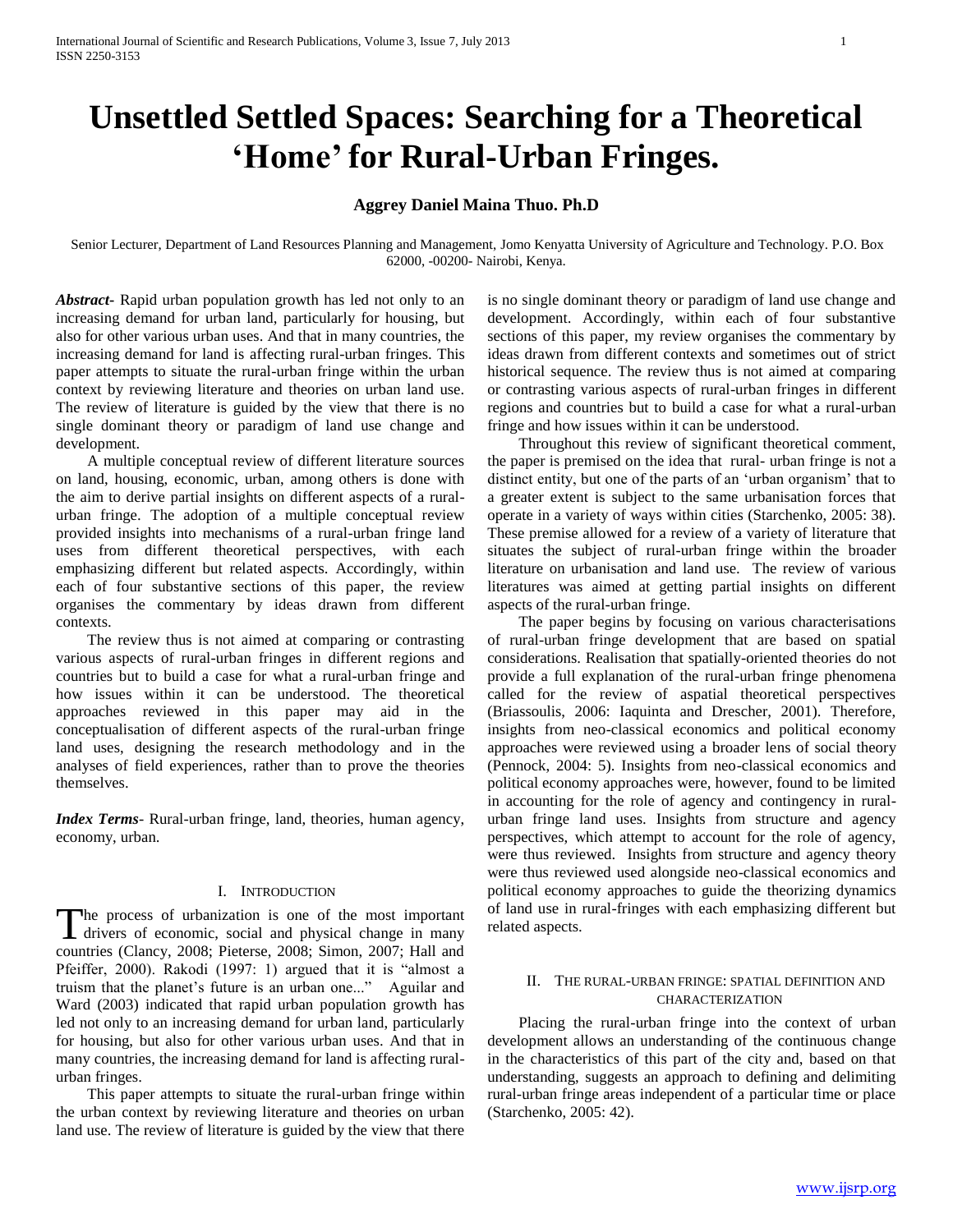Collins (1994) observed that the word "fringe" can be used literally to mean the outside boundary or surface of something; or a part of the city far removed from the centre. When considered as a space the characteristics of the rural-urban fringe become as important as its literal meaning. However, definition and attributes of the rural-urban fringe are not constant but change according to time and place (Masuda and Garvin, 2008: 112; Woods, 2006: 581; Simon *et al.,* 2006: 4-5; Allen, 2003: 135; Spain, 1993).

 Despite many attempts to describe the rural-urban fringe, Audirac (1999: 6-8) noted that it remains understudied and has seldom been defined in detail. Thus a quantifiable criterion that one might utilize to identify the fringe into an actual area does not exist. Differences notwithstanding, some agreement over definitions or appropriate terminology to describe the fringe area has emerged. These terms are sometimes used interchangeably to identify quite separate areas that have overlapping characteristics. They include periphery, rural-urban fringe (Pryor, 1968), metropolitan fringe (Daniels and Daniels, 1999; Browder *et al.,* 1995), urban fringe (Bryant *et al.,* 1982), peri-urban areas (Dupont, 2007), peri-urban region (Ford, 1999), rurban fringe (Schenk, 1997), peri-urban fringe (Simon, 2008; Swindell, 1988), desakota<sup>1</sup> regions (McGee, 1991), and rural-urban interface (Rojas-Caldelas *et al.,* 2008). As a result of this multitude of terms, Thomas (1990: 134) notes that "confusion in terminology" resulting from various studies is considerable. This difficulty in the way rural-urban fringe is conceptualised and put into use may be a result of entrenched ideologies regarding the nature and processes of urban growth. However, a common thread among them indicates that they are transitional zones or interaction zones, where urban and rural activities are juxtaposed and the landscape features are subject to rapid modifications induced by human activities (Rojas-Caldelas *et al.,* 2008 643; Iaquinta and Drescher, 2000).

 How far the fringe extends from the city varies considerably, and many commentators on the rural-urban fringe do not provide measured delimitations. The earliest attempts at delineating the rural-urban fringe can be traced to the 13th century B.C., when

[t]he Lord said to Moses ..., command the people of Israel that they give to the Levites ... cities to dwell in; and pasture lands round about the cities. The cities shall be theirs to dwell in, and their pasture lands shall be for their cattle and for their livestock and for all their beasts. The pasture lands of the cities . . . shall reach from the wall of the city outward a thousand cubits all around (Numbers 35: 1-4) (King James version Bible 1974).

 There have been many subsequent attempts at defining and delineating the rural-urban fringe. For instance, in trying to differentiate rural from urban land uses, Wehrwein (1942 in Thomas, 1974) described the fringe<sup>2</sup> as a transition between land which is predominantly for urban uses and the area purposely meant for agriculture.

 In an attempt to trace a link between the city and the surrounding areas, Pryor (1968, 204) argued that definitions of the rural-urban fringe should provide a logical link between

 $\overline{a}$ 

theories of urban invasion on one hand and practical techniques for the delineation of the rural-urban fringe boundaries on the other. He categorized fringe areas into two, namely: those that relied upon structural components (such as location and population density) and those that are based on functional components (such as land use and employment). Neither of his categorizations, however, showed a successful integration of components of the rural-urban fringe either with theory or with practical delineation techniques (Starchenko, 2005).

 Looking at patterns of land use development within the city and the surrounding areas, Johnson (1974), noted that it was easier to delimit the rural-urban fringe of pre-industrial cities than cities during the industrial period. During the pre-industrial period rural-urban fringes of most cities were secondary to the central city where social, political, and economic power were concentrated. Fringes constituted zones around the edges of cities mostly inhabited by disadvantaged groups. With increased industrial growth, however, more land was required for expansion and this led to the increased rate of industrial land uses at the fringe. Other land uses which are also located at the fringe are those that require no frequent or immediate access by the whole city population. These land uses include waste dump sites, water treatment and storage plants. Johnson continued to observe that the enhanced transport infrastructure and absence of strict planning regulations led to development patterns at the fringe that were dispersed or at low density. This pattern of land use weakened the ties between the fringe and the core of cities as new employment opportunities, shopping centres, and recreational facilities in the rural-urban fringe gave rise to patterns of travel that made the core of the city like any other desirable travel destination.

 Considering the relationship between fringe areas and the city centre in defining the rural-urban fringe, the concept of urban field is useful. Friedmann and Miller (1965: 313) described a scale of urban influence that penetrated deep into the periphery, and that made it necessary to change the scale of the spatial consideration of urbanization. Their idea challenged the traditional concepts of the city that did not take into account the relationship of the city core with the surroundings. Friedmann and Miller put forward a concept of "urban field", where the extent of a region of influence is based on the relationships or functional links between sections within it. Their concept of urban field entailed a continuum of urban influence that starts at the core of the city and disperses outward, though not in a uniform manner, especially as the distance from the core increases.

 Coppack (1988: 18) observed that although the urban field concept did not explicitly mention the rural-urban fringe within its framework, it has nevertheless influenced many rural-urban fringe studies. It should, however, be noted that the concept of the urban field was based on a limited set of conditions (it did not include environmental, cultural and political factors) despite its acclaimed universal status. Limitations notwithstanding, concepts such as 'regional cities,' subsequently grew from the 'urban field'.

 With regard to regional cities, Starchenko (2005: 23) noted that like the urban field concept, it put forward an idea of a space with multiple functions that possess three main characteristics. The first characteristic is nodes of intensive land use activities

<sup>1</sup> In Malay, desa means rural or village and Kota refers to a city or town.

<sup>&</sup>lt;sup>2</sup>Where the term 'fringe' is used, it is intended to indicate the same meaning as the term 'rural-urban fringe.'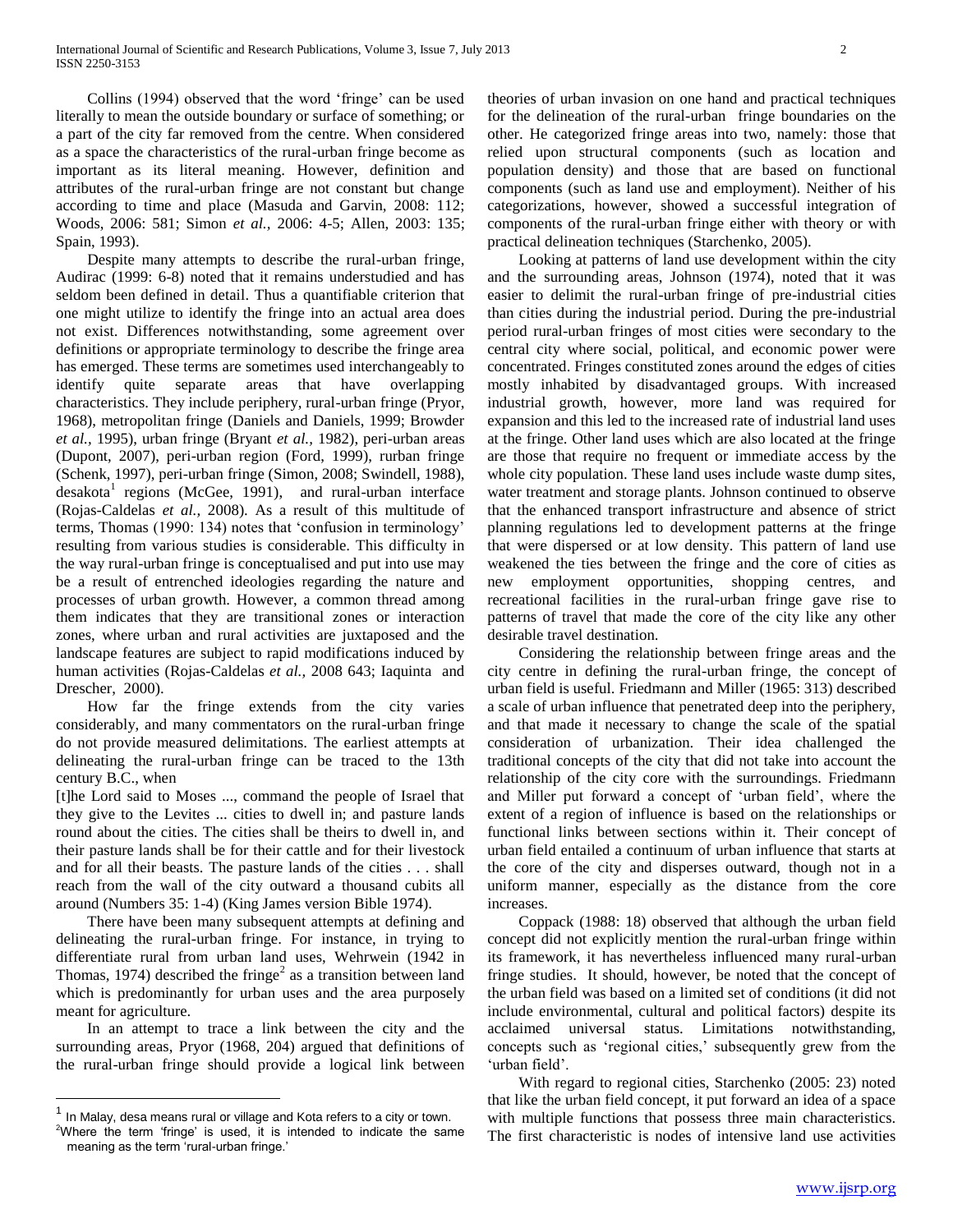scattered amidst farmland and undeveloped areas. The second characteristic is the relationships amongst the nodes which are in the form of physical flows, such as, of goods and people, and non-physical flows such as of information. The third characteristic is the periodicity of relationships which is made up of different rhythms such as daily, seasonal, and weekly exchanges.

Bryant *et al.*, (1982: 10) observed that regional cities require linkages among various functions. These linkages provide the possibility of access in all directions within the region, though the largest flows are still directed towards the city core. The countryside is important within the regional cities concept as it is considered to be influenced by the social and economic processes of the regional city as a whole.

Bryant *et al.*, (1982: 14) also noted that these linkages can be conceptualized in terms of a continuum between rural hinterland and urban area, divided into several zones of inner and outer fringe zones (see Figure 1; Box 1). The inner fringe is where the transition to urban uses is advanced, while an outer fringe is where rural landscape is dominant. They referred to the outer zone of the city"s countryside as the urban shadow and rural hinterland, which has links with or is influenced by the city. The outer zone boundaries are temporal in that they fluctuate

periodically in response to various rhythms of the regional city. In reality, however, according to Starchenko (2005: 23), the continuum of individual zones may merge into each other and make the specific geographic definition difficult. I argue, therefore, that the definition of fringe zones thus need to be inductively developed depending on specific places while identifying several key variables for which threshold values could be categorized.

 In an attempt to show why there is an uneven land use development in the rural-urban fringe, Bryant *et al.,* (1982: 14) observed that urban development may not occur around all urban centres in all directions. This, they explained, may be due to constraints and enabling aspects of the physical environment or planning controls and land use regulations. It is also due to variations in societal response to changes within the surrounding areas of a particular city which are not expressed uniformly across geographic space. This makes the rural-urban fringe a discontinuous spatial phenomenon around most cities. Starchenko (2005: 25-26) therefore observed that the regional city concept represents an attempt to anchor the concept of the rural-urban fringe within the general context of urban development, with a link to broader socio-economic processes.



**Figure 1: The rural-urban fringe scheme.** Source: (*Modified from* Bryant *et al.,* 1982: 12).

 **Box 1: Brief explanations of Bryant's model on the rural-urban fringe.** Source: (Bryant *et al.,* 1982: 13-14).

*Inner fringe is* characterized by land in the advanced stages of transition from rural to urban uses, land under construction. *Outer fringe* is an area where although rural land uses dominate the landscape, the penetration of urban oriented elements is clear (often single family housing).

 *Urban shadow* is an area where physical evidence of urban influences on the landscape is minimal but metropolitan influence emerges through the commuting patterns of part-time and hobby farmers and residents of small towns.

 *Rural hinterland* is second homes/recreational uses, extensive agricultural uses and open spaces.

 Browder *et al.,* (1995: 312) observed that rural-urban fringes are characterized by diverse land uses, which often vary in relation to their functional linkages to the urban and rural sectors. They are also transitional in nature as they progressively become more agrarian in their orientation as one moves from the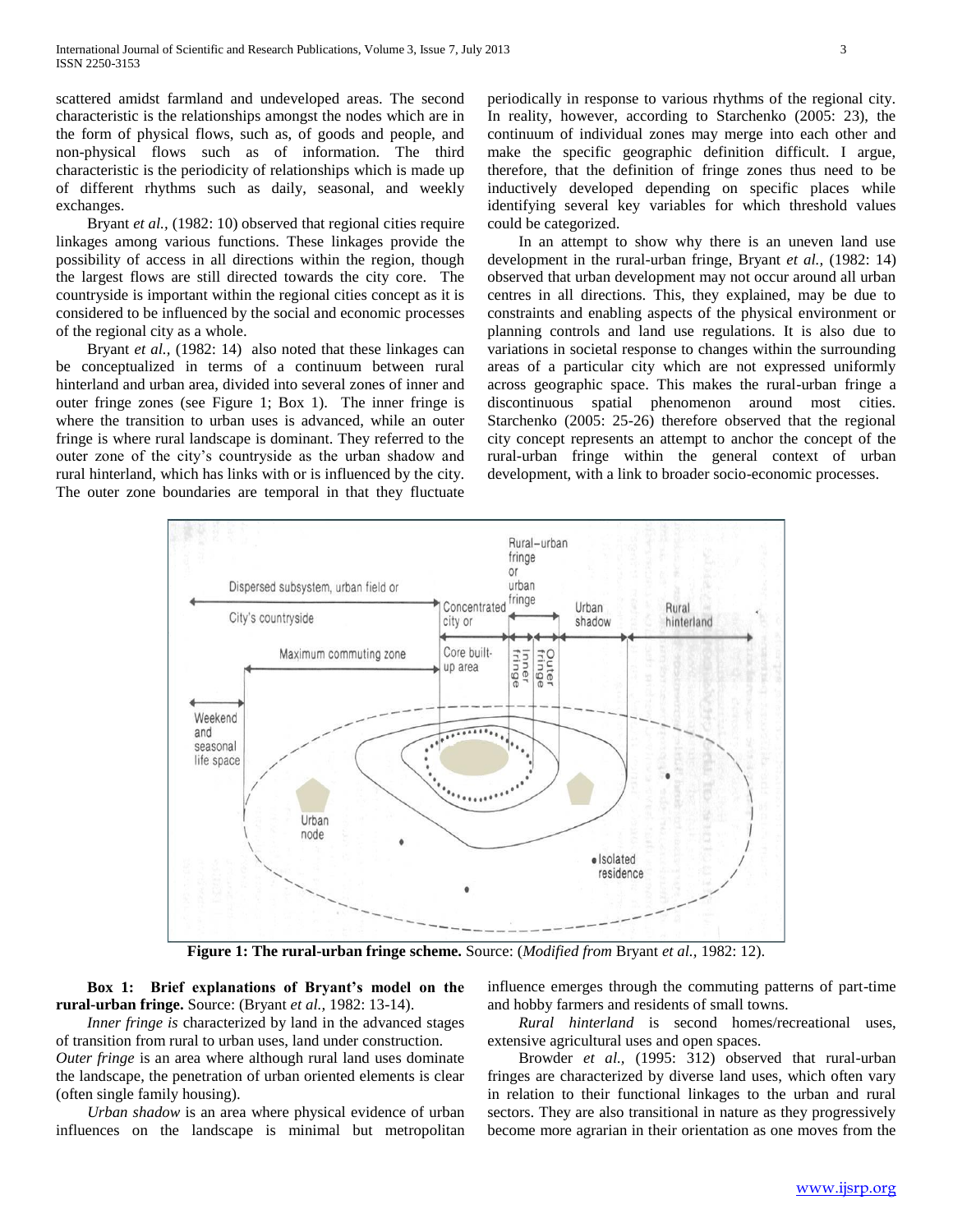city centre to the rural areas. These areas are highly diverse because they are linked to both urban and rural areas which thus complicate efforts to characterize them. There are however cases where urban growth has engulfed existing rural areas and villages. This "capture" of rural areas and villages results in progressive replacement of the rural character of the fringe by a more urban character in terms of land use, employment, income and culture (Sindhe, 2006: 193).

 While focusing on population and livelihood aspects, Aberra (2006: 119) and Memon (1982: 148) indicated that there are cases where rural migrants move into rural-urban fringes as the first step in a progressive migration towards urban centres. Here rural-urban fringes become transitional spaces or temporary holding locations for new migrants to the urban centres. In yet other cases, new settlements on the rural-urban fringe entail longtime urban dwellers moving to the rural-urban fringe to take advantage of low land rents or to capitalize on new opportunities for land acquisition, speculation and informal enterprise (Briggs and Mwamfupe, 2000; Memon and Lee-Smith, 1993; Memon, 1982: 152-154). Unlike within the city, rural-urban fringes provide residents and entrepreneurs with cheaper housing, more relaxed building and business regulations (Briggs and Mwamfupe, 2000; Memon, 1982: 152, 155). Inconsistent availability of land for urban uses results in "leapfrogging" of parcels of land thus creating a pattern of scattered or patchy residential development (Bryant *et al.,* 1982: 64, 174).

 Adopting multiple perspectives, Masuda and Garvin (2008: 112) and Dupont (2007: 89) indicated that there are many forces that affect land uses in rural-urban fringes. These are social, economic, political and cultural forces operating at macro, meso and micro scale. They include housing and land markets, planning decisions, ownership patterns, land use characteristics, infrastructure and transportation structure and roles of actors within these processes. These forces lead to rapid physical, social and economic transformation in rural-urban fringes which then generate conflicts and opportunities (Douglas, 2008; Mbiba and Huchzermeyer, 2002: 122).

 Additionally, there are socio-economic aspects that may be used in characterization of rural-urban fringes. These include high house construction/ownership rate, heterogeneous occupational structure and heterogeneous socio-economic status (Furuseth and Lapping, 1999; Ford, 1999; Daniel and Daniels, 1999: 9). Due to heterogeneous social and economic characteristics of rural-urban fringes, there are bound to be competing land uses and interests. For example, there is a likelihood of smallholders and large landholding farmers, lowincome and informal settlers, industrial entrepreneurs and urban middle- and upper-income residents co-existing within the same area but with different and often competing interests, practices and perceptions (Tavernier and Onyango, 2008: 554; Shindhe, 2006: 181; Allen, 2003: 137). Allen (2003: 136) viewed ruralurban fringes as having paradoxical problems in that they can be characterized by lack of 'urbaneness" (such as lack of adequate infrastructure, services and regulations among others), or lack of 'ruraliness', (such as high prices for land, loss of fertile soil and social cohesion, among others).

 According to Starchenko (2005: 210) and Allen (2003: 137), uneven development of rural-urban fringes reflects socioeconomic characteristics of the residents. Rural-urban fringes of developed and developing countries show different development characteristics. For example, while the experience of developing countries indicate that most of those occupying this area are engaged in informal economic activities (Memon, 1982: 154), those in developed countries, on the other hand, are mostly from upper and middle income groups (Furuseth and Lapping, 1999; Daniels and Daniels, 1999: 9).

 In regard to developing countries several authors (Rojas-Caldelas, 2008; Allen, 2006; Aguilar and Ward, 2003; Mattingly, 1999; Adell, 1999; Browder *et al.,* 1995; Memon, 1982) have used different phrases to describe conditions of rural-urban fringe settlements which include, but are not limited to: agglomerations of poverty; metropolitan village; belts of misery; informal settlements; spontaneous and low-income settlement; slums of despair, among others. The main theme of these phrases is that people living in these areas have rural roots, are engaged in informal economic activities and have less effective services and facilities compared to those available at the city centres. Although urban development in these countries may show some common characteristics, there are however some differences. Differences are a result of historical, legal, cultural and social backgrounds of different countries and regions within countries.

 Starchenko (2005: 38) advises that, while definitions of rural-urban fringes should ideally be based on parameters that are unique to different areas and that are likely to remain constant over time, this is impossible due to constant changes in ruralurban fringe experience. These constant changes render any set of defining parameters quickly outmoded (Dangalle and Narman, 2006: 165). Mbiba and Huchzermeyer (2002: 123) also observed that there is no single spatial definition of the rural-urban fringe across the world and/or even for any single city. As such any definition would have to be specific to some interests (depending on some pertinent issues or for specific purposes) with precise criteria.

 Starchenko (2005: 38) explained that an approach that is inclusive and flexible is thus required in order to resolve this situation, taking into account that a rural-urban fringe is an abstraction of reality and therefore there are no universally applicable definitions or boundaries, only shifting definitions and shifting phenomena. He considers that a number of dimensions can be used in developing definitions in each case under consideration. He further argued that these dimensions may include but are not limited to environment, settlement patterns, land values, nature of land use, demographic, social, economic, administrative, political, and infrastructure supply, among others. Spatial delimitations can however help in highlighting and describing what a researcher deems to be key components in relation to the research at hand (Mbiba and Huchzermeyer, 2002: 123). In delimiting a rural-urban fringe, Simon *et al.,* (2004: 247)*,* argue that:

 In terms of present-day qualitative and post-structural approaches to research, empirical measurement and identification of specific distances and areas corresponding to such labels (urban and rural) is not seen as important. This is extremely difficult to do in practice, has limited use and is subject to rapid change in such dynamic conditions.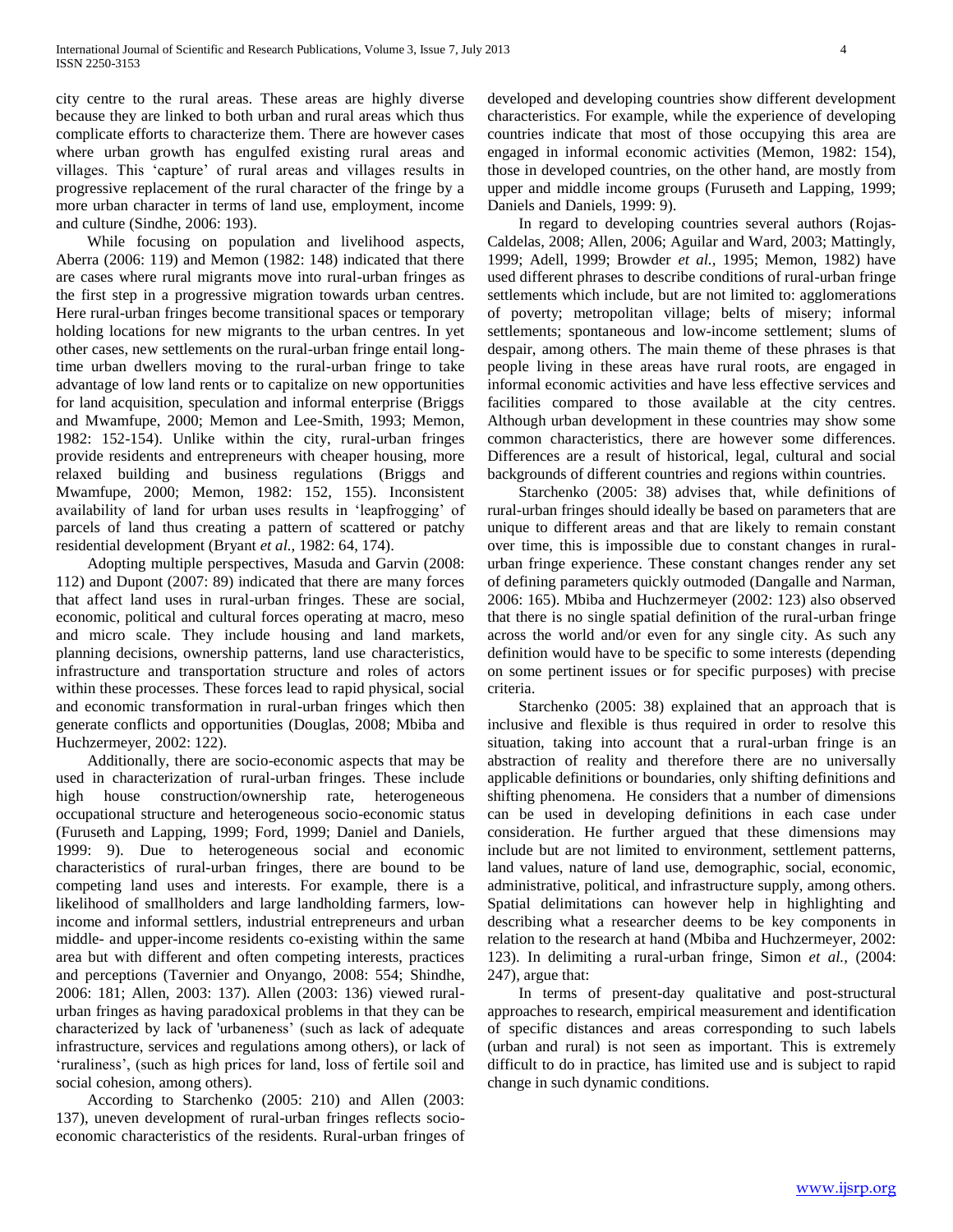## III. INFLUENCES ON LAND USE: INSIGHTS FROM NEO-CLASSICAL ECONOMIC THEORIES

 Weintraub (1993) explains that, neo-classical economic theories focus on the determination of prices, outputs, and income distributions in markets through supply and demand, mediated through economic 'agents,' either households or firms. In Weintraub's view, agents are thought of as being characterised by having unlimited desires and wants which exist amidst various constraints or scarcities. Tensions or the decision problems emanating from competing desire and wants are assumed to be worked out through market mechanisms or forces. Prices are taken as the signals that tell households or firms whether their conflicting desires can be/have been reconciled.

 According to Pennock (2004: 9), the neo-classical paradigm on urban land use is based on the assumption that urbanisation is a result of cumulative actions of individual households and firms within a particular locality. These actions materialize into demand for land. In theory, demand for land results in particular land uses which reflect profit making potential for each location/site relative to all other locations. For this demand to be met there is a need for a free market that operates in an economically rational way. Factors such as labour supply, location of land use, cost of transportation and availability of natural resources are considered to be important components of neo-classical economic approaches (Gottdiener, 1994).

 Alonso (1960) provided one of the earliest applications of neo-classical economic approaches to study urban land use. His model assumed that firms and individuals were rational actors in an urban land market. He supported his assumptions by describing a land bid-rent curve, whereby the location of a particular land use within an urban area was determined by the bid-rent curve. This was because the bid-rent curve was thought to represent profit maximization potential for firms or satisfaction maximization for residents (Alonso and Joint Center for Urban Studies, 1964). Alonso"s model was based on numerous assumptions such as existence and availability of perfect knowledge and information as pertaining to land markets and perfect transportation access, while discounting other noneconomic factors that are likely to influence urban land use (Pennock, 2004: 10).

 Pennock (2004: 10) observed that the assumption of economic rational land use allocation discounts the role of government which is seen to be unnecessary or even undesirable. There is, however, an appreciation that there is a likelihood of short-term inefficiencies and externalities in land use, but (over time) it is held that the market as a self-regulating and equilibrium seeking system resolves these problems.

 Logan and Molotch (2007: 9) noted that the assumption that markets allocate properly and that users, buyers, and sellers have optimal information, holds true to some extent. However, the rationality of actors regarding their use of land is determined by various factors. Land markets are far from being perfect because a number of actors, at any point in time, are limited and land market is rife with speculation based on prices. The approach also fails to account for such factors as social, cultural, personal and political inequalities (Davis, 1991: 57) which have the potential to affect the use to which land may be put into or access to information and other resources necessary in meaningful market situations. They further observe that markets are not ordered by impersonal laws of supply and demand but are a result of cultures which are bound up with various interests. Land markets, thus, work through such interests and institutions that they are derived from. These forces organize how land markets work, what prices will be paid/received, as well as behavioural responses to prices. Another problem with a purely economic approach is that information on land prices and its determinants is very difficult to find.

 Chicoine (1981) further observed that physical characteristics of the land parcel and the economic value of it may influence land use. Physical characteristics, such as size of plots, topography, arability, structural improvement and natural resources, influence other uses of land such as agriculture, recreation, residential or commercial development and may raise the land"s value (Nelson, 1992: 138). In some cases certain features such as slopes or wetlands may make certain uses difficult or illegal under environmental and planning legislation. It is a case of physical features of land intersecting with public policies and regulation to shape peoples" actions on land.

 Mbiba and Huchzermeyer (2002: 124) agree that neoclassical approaches assume an existence of a perfectly equal and homogenous land character and also note that it omits any consideration of non-material values (Logan and Molotch, 2007: 1-4) such as customary ties to the inherited land. Furthermore, it does not consider land markets in 'pre-capitalist societies' where land use is based on customary laws (Zein-Elabdin, 2009: 1158; Rakodi, 2005: 5). In this case, land use changes are not ordered by the "formal" markets or "Western style" individual land title. Berner (2001: 6) noted that:

... market expansion [is] incomplete even in the most advanced societies. Economic activities within households (and sometimes communities) neither follow the logic of the market, nor are they regulated by the State. There is no monetary remuneration, and entitlements are defined and governed by personal relations rather than property rights.

 Pennock (2004: 9) observed that although neo-classical economics approaches are contested by a variety of critical theories, particularly those derived from political economy, their perspectives have been applied to the study of urban land use and with time have become interwoven into the fabric of urban research such that they have almost become hegemonic. They have formed a huge part of the ideological structure that has been used as a guide to assist in understanding and explaining urban growth.

## IV. INFLUENCES ON LAND USE: INSIGHTS FROM POLITICAL ECONOMY THEORIES

 Pennock (2004: 11) argued that because land markets are based on private property and voluntary exchange for private gain, for markets to function optimally, great intervention is needed to manage these arrangements. Thus the role of government in ordering land markets cannot be easily discounted. For instance, government intervenes in diverse ways (such as, through sectoral policies, or as a development intermediary) in order to safeguard particular interests and values. Protection of the environment is one such example where such interventions are needed. This intervention calls for an approach that focuses on the role of the State in regulating land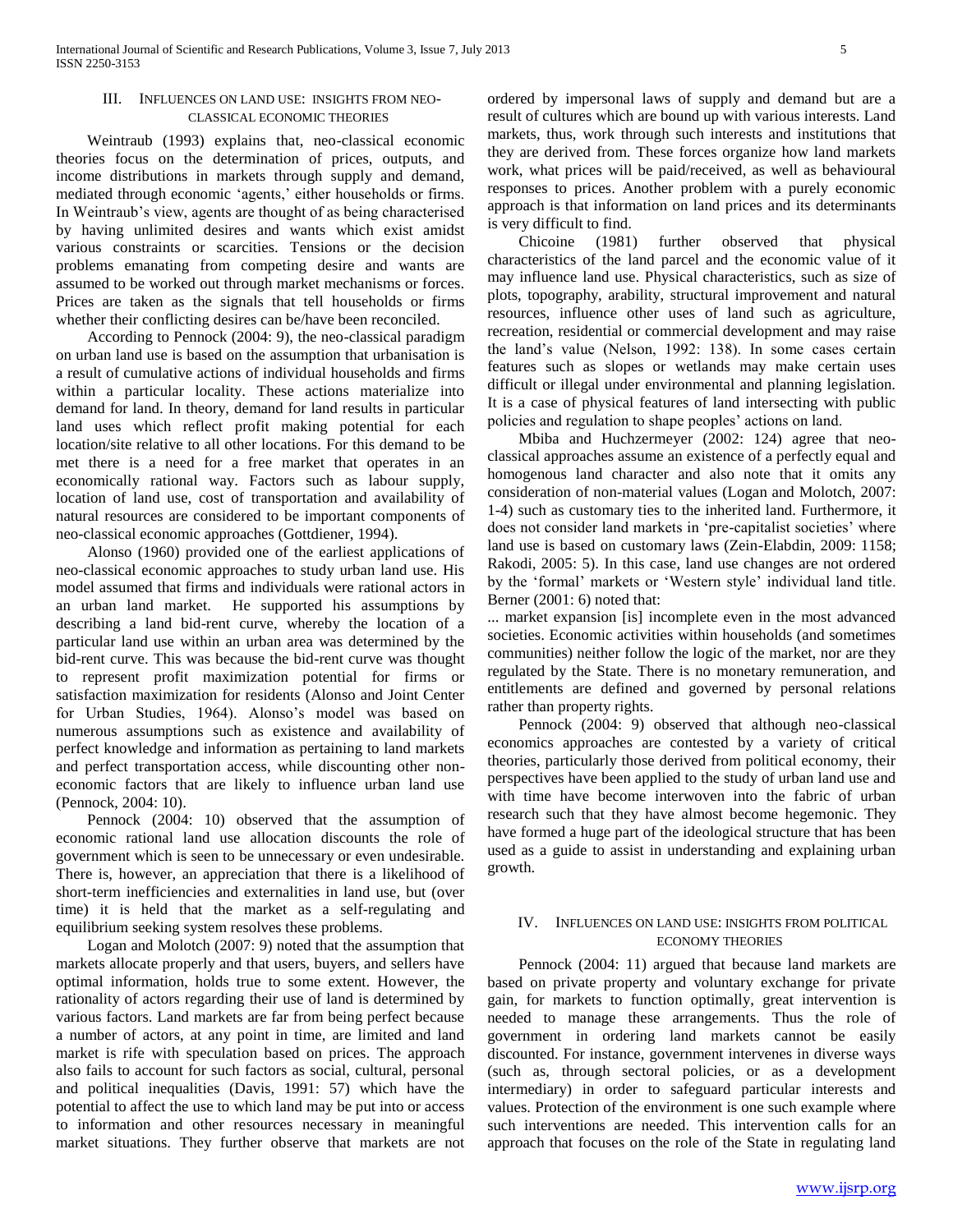uses and land markets. Such an approach may reinforce a gap in understanding why some land uses occur and not others, one of inadequacies of neo-classical economic approaches. There is a need to explore beyond outward appearances and events of land uses, to actual mechanisms that produce such land uses. Specifically, neo-classical approaches (and also political economy) do not directly address the issue of human agency<sup>3</sup>, and in most cases human agency is absorbed as part of assumptions within theoretical parameters in analyses (Healey and Barrett, 1990: 92).

 The political economy approach to land use attempts to address shortcomings of neo-classical economics by including the issue of government in land markets. It advocates an integrated and relational approach to understanding the interconnectedness of economic, political, social and ecological processes that work together to produce uneven urban (ruralurban fringes) land use distribution (Swyngedouw and Heynen, 2003: 902).

 Different forces and processes influence land use behaviour/activities in the rural-urban fringe (Logan and Molotch, 2007: 1-4). One way to understand these forces and processes in a locality is to focus on the interaction between activities and people, and between the locality and the external environment (Liffmann *et al.,* 2000: 363, 369). This allows the linking of human activities within systems of exchange or interaction which include economic, social, political, regional, national and even biophysical aspects (Logan and Molotch, 2007: 20; Bryant, 1995: 257).

 One set of relations that calls for further attention is the interaction between the government and the land market, including government's efforts to manage land development, influence land use and protect natural resources. Through time, state intervention constrains the use to which land can be put and therefore affects its uses. It is however argued that it is necessary for government to be involved in the land market to safeguard public interests (Watson, 2008: 231-232; Bryant, 1995; Peterson, 1991: 15; de Soto, 1989: 183).

 Liffmann *et al.,* (2000: 369) indicated that in managing land uses, different governments have come up with a range of public policies and regulations. These include zoning, subdivision and environmental regulations that aim at regulating or influencing land use decisions of private landholders. These regulations constrain landholders" options for the use of land, and thus influence present and future market values of land. Government policies that promote infrastructural development (such as construction of roads, highways, municipal sewers and water supply) may also influence the use of land. In addition, policies such as those related to land rates and taxes influence landholders' financial calculations and therefore influence the way they use land (Maconachie, 2007: 12; Logan and Molotch, 2007: 23; Hart, 1991a; Hart 1991b).

 Property rights also influence the way land is put to use. Where land rights guarantee long-term tenure to a particular parcel of land, landholders may decide to use such land for a longer time without selling it. This may be contrasted with shortterm tenure which may make landholders avoid long-term

 $\overline{a}$ 

commitment to the land (Cavailhes and Wavresky, 2003: 344; Raymond, 1997).

 Land uses are also characterised by societal competition which support an argument that they are socially produced. The social production of land uses is embedded within the structure of the overall system of production and consumption, which are the outcomes of societal organisation (Logan and Molotch, 2007: 12; Gottdiener, 1985; Massey and Catalano, 1978: 22). In such a competitive environment, inequalities are reproduced at all societal land use levels including city, rural areas, and ruralurban fringes (Simon, 2008: 15; Mbiba and Huchzermeyer, 2002: 124).

 Mbiba and Huchzermeyer (2002: 125) argued that in ruralurban fringes, rapid urban growth and land commercialisation impinge on livelihoods of local households and institutions. This creates a condition that threatens the wellbeing of actors in these areas (Logan and Molotch, 2007: 1-2, 20, 23; Plantinga *et al.,* 2002: 561; Liffmann *et al.,* 2000: 363, 369; Davis, 1991: 57). Compared to a good number of city residents and institutions, the rural-urban fringe residents are under-resourced with respect to knowledge and skills to effectively participate in the emerging urbanised local economy. This is largely attributed to persistent structural inequalities (due to what Lipton (1977) calls urban bias in development) and inadequate decentralisation of national resources to local levels. This has produced social phenomena such as proletarianization, squatter settlements and poverty when the unprepared local actors are faced with city-wide forces. Under such conditions, actors' capacities to cope and adopt are limited and this leads to few local (and non-local) individuals and institutions dominating the local production systems (Binns and Maconachie, 2006: 217; Bryant, 1995; Simon *et al.* 2004: 243). The process of peasants' dis-enfranchisement by city-based forces is akin to unequal global economic relations being played at the international levels with the exception that at the local level, the forces are either direct or indirectly mediated through governmental operations.

 Global forces influence costs of agricultural production and prices of local produce (Logan and Molotch, 2007: 256). Under traditional farming systems, agriculture is local as much of it is bound to local practices of landholders who are attempting to make the best out of their land under prevailing local conditions. However, while land is not internationally mobile, some inputs (e.g. seed, fertilizer, animal feed), outputs and knowledge related to agriculture are very mobile, even in a global sense. The use of agricultural land is also not just for economic purposes but it is bound with historical conditions and cultural systems. Thus, opening it up to the global economy has far-reaching implications for the cultural transformation of the local actors. Globalisation<sup>4</sup> enforces increased competition for places of production and consumption, the consequence of which is pressure on local institutional arrangements as local people try to adjust to changing conditions (Simon, 2008; Maconachie, 2007; Arabindoo, 2005; Bryant, 1995; Braun, 2002).

 $3$ Agency is defined as "the actions and motives of human actors in the practice of social conduct" (Gregory, 2000: 349).

 $^{4}$ Globalisation "...is a process by which the experience of everyday life, marked by the diffusion of commodities and ideas, is becoming standardized around the world" (Braun, 2002).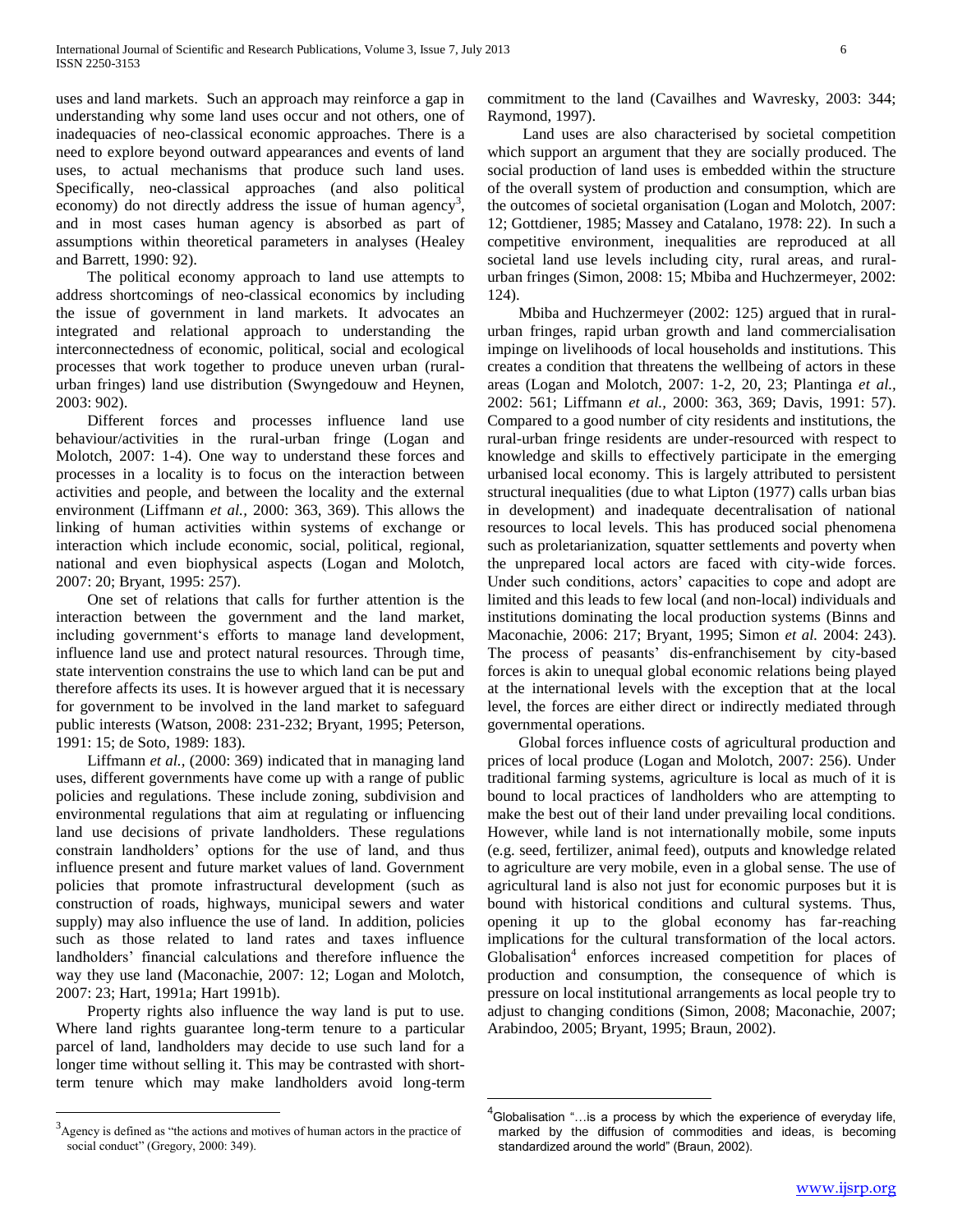In some contexts, globalization may foster decentralisation in political, administrative and fiscal powers and thus facilitate the local empowerment (through local management of public goods) and economic independence. However, the (envisaged) empowered, diverse and culturally rich local communities may not arise automatically without broad political support. Instead it may result in dualism, where one part of the community enjoys benefits of globalisation (through their ability to adjust their agricultural production systems to serve global markets e.g. export flower farming in rural-urban fringes) while the other part of the community remains marginalized and subsistence-oriented in their agricultural production (Braun, 2002).

 Mbiba and Huchzermeyer (2002: 125) indicated that when the local economy is "captured" for the production of raw goods and materials for global markets (e.g. coffee, tea or flowers), its capacity and capability to support local basic needs is diminished/altered. Local livelihood systems especially those that support poor households (who are usually weak and unprepared) are weakened or lost. Local institutions are also overwhelmed by the entry of more powerful actors than the local structure and capacity can handle. This leads to further marginalisation of the local people, who in many cases are indigenous farmers, and the weakening of local institutions. When this happens, breakdown in land use governance and administration is likely to take place. Breakdown in local institutions leads to corruption and other self-seeking incidences which further lead to marginalisation of the indigenous actors. This further hinders them from actively taking part in new economic opportunities. Where social and economic conditions, such as local employment, income, population growth and national economic trends are favourable, landholders can pursue various options to achieve certain life goals. The existence of alternative opportunities can thus enable them to make diverse social and economic choices, thereby influencing their engagements with the land as a source of livelihood (Simon, 2008: 11; Dayaratne and Samarawickrama, 2003: 102).

 Bryant (1995: 257) observed that on the macro scale, "…there are forces that link economic activities in the ruralurban fringe to systems of exchange nationally and internationally.." And that these forces are also partly responsible for the changing relationship between the rural-urban fringe and the city. For example, in different rural-urban fringes, there may be dairy and horticultural farms that have links with cities and international markets. In understanding dynamics of such production systems, a broader focus that includes global markets and policies is thus needed. In most cases local production activities and decisions are influenced by global forces that barely take into account local circumstances (such as need for local food production and customary land use and ownership), though they affect local conditions of production (Mbiba and Huchzermeyer, 2002: 125).

 Promotion of neoliberal policies by the World Bank and International Monetary Fund (IMF) and the pressure on developing countries to adopt an enabling and facilitative approach to housing (instead of mass provision) has given rise to policies that indicated the growing acceptance of different forms of self-housing in most developing countries (UN-Habitat, 2003: 43; Briggs and Yeboah, 2001: 21). These led to a shift in policies dealing with informal housing in different countries. However,

access to land for housing, especially in cities remains a problem. Uncertainty in systems of land availability and governance within many cities (especially in developing countries) has led many residents to seek construction land in rural-urban fringes (Pacione, 2005; Potts, 2004; Home and Lim, 2004 1; UN-Habitat, 2003: 46).

 Furthermore, the adoption of neo-liberal policies affected smallholder farming production as a result of reduced government spending on agricultural extension services. Maconachie (2007: 11) observed that reduced government support for smallholder farming in many countries where neoliberal policies in form of Structural Adjustment Programmess were implemented led to reduced farm productivity. This further weakened smallholders" capacities and thus constrained their coping mechanisms and transition to other land development alternatives.

 Cheru (2005: 6) observed that when a local production system (such as smallholding farming) is weakened, it becomes marginalized from the mainstream of national development. Low levels of agricultural production, coupled with lack of non-farm employment opportunities and the absence of vibrant small and medium-size urban centres (to facilitate interaction between rural areas and major cities) and disparities in the level of services provided collectively accentuate the abandonment of farming by people who move to primate cities.

 Effects of the exodus to primate cities are also felt throughout the metropolitan system of many developing countries (Pacione, 2009: 120; UN-Habitat, 2005: 4; Briggs and Yeboah, 2001: 23). These migration forces are producing regional or meso effects (trade policies, regional economic integration, legal framework, transportation policies among others). These forces are mostly manifested in the form of population expansion and spread of residential development in former farmlands. The forces also underlie processes that are linked to unequal economic and living conditions between ruralurban fringes and the cities (Bryant, 1995: 258).

## V. TOWARDS A LOCALISED CONCEPTUAL APPROACH

 Lambin *et al., (*2001: 266) observed that political economic explanations of a rural urban fringe focus on differential power and access, enforced by dominant social structures. Explanations tend to assume that capitalist-based structures (above all others) exacerbate differences in power and access, and hence land use changes. Changes resulting from non-capitalist structures are dismissed or taken as part of explanatory assumptions (Zein-Elabdin, 2009: 1158). For example, one non-capitalist contributor to land use change in rural-urban fringes is the actor's agency (Mbiba and Huchzermeyer, 2002: 126) which, although relatively neglected, may have a great influence on land use and the process of land conversion.

 A focus on local actors in societies (such as those in developing countries) where both pre-capitalist (traditional) and capitalist (modern) systems operate may allow us to see how structural forces from globalization and socio-cultural influences circumscribe the agency of actors, thus highly affecting their life choices (Bryant, 1995; Mbiba and Huchzermeyer, 2002: 124). Such an approach may also show how actors manoeuvre through various constraints to come up with strategies for their day to day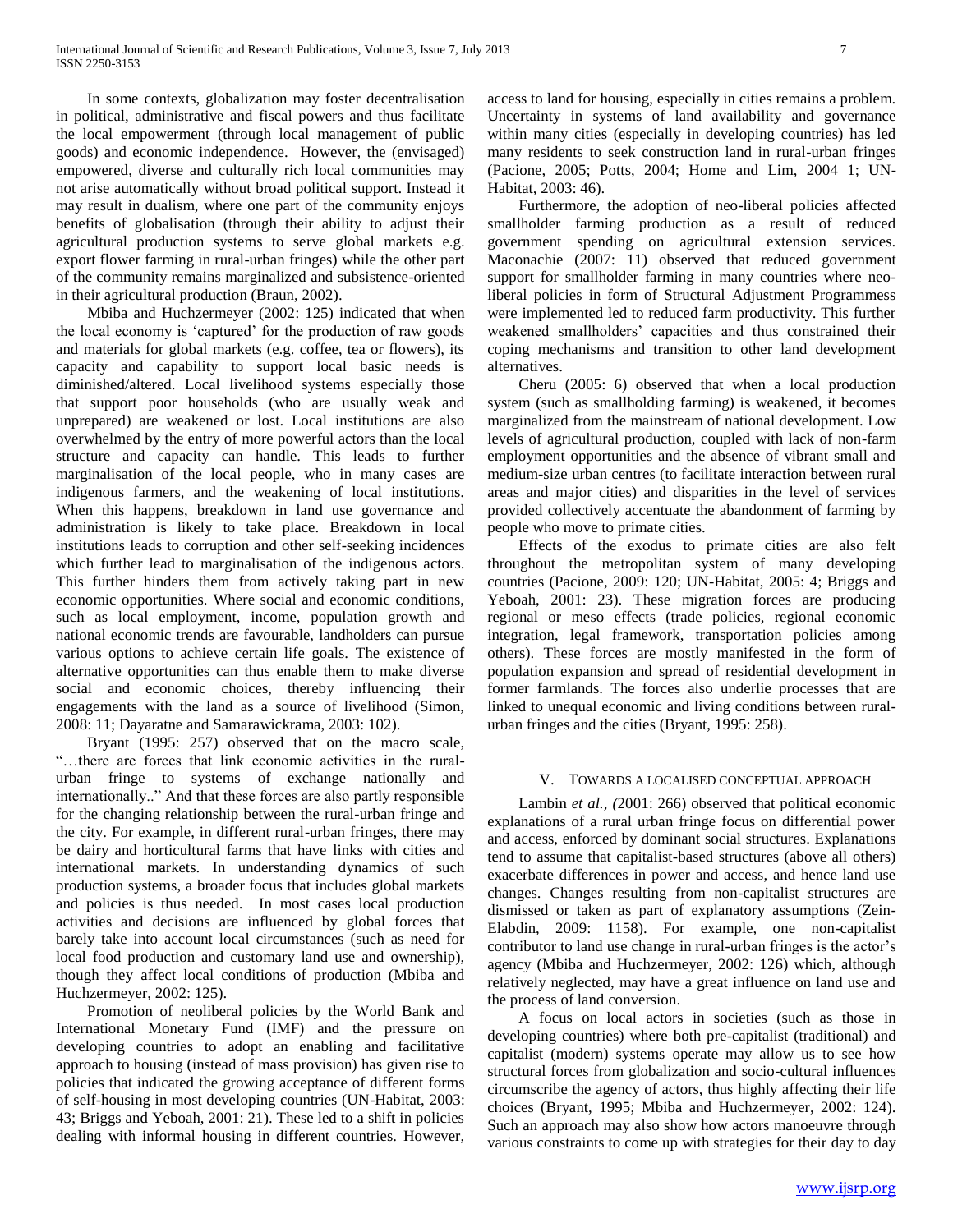living: that is, how actors meet their life needs or solve their problems amidst lack or inadequate provision by formally or officially sanctioned bodies or organisations (Rakodi, 2005: 5).

 A conceptual approach that provides a framework on which to base an understanding of the agency (alongside explanations of how actors use agency to challenge or reinforce the existing structures that affect their use of land) is thus needed. Such an approach can help to reveal ways in which land for urban development is used and known, while challenging the unacknowledged and acknowledged assumptions at the heart of land use planning discourses that are insensitive to meanings and values in practices of non-dominant cultures (Harrison, 2006). Such an approach reasserts the importance of historical and contemporary voices through a reconstruction of history and knowledge production (Zein-Elabdin, 2009: 1155; McEwan, 2002: 127-128).The approach may also seek to capture voices and actions which are usually ignored in dominant varieties of space production narratives. These ignored voices and actions are also referred to as "subaltern voices or actions" (Sharp, 2009: 115; Yeboah, 2006: 51, 61; McEwan, 2002: 127-131; Spivak, 2000: xxi; Spivak, 1988: 298). Through actors' actions (as evidence of their agency) there can emerge a possible way of identifying culturally appropriate ways of infrastructure and services provision in situations where formal provisions by local/central governments are inadequate. This (agency) would also give information on ways landholders are able to manoeuvre to accommodate changes in their local environment.

 Given the reduced presence of the government in management of day- to- day affairs of the society and the economy (in part due to effects related to Structural Adjustment Policies (SAPs) especially developing countries) local actors have assumed a major responsibility for managing different aspects in their localities (UN-Habitat, 2009: 26; Simon, 2008; Bryant, 1995: 258; Potts, 2004). In such cases, land use planning ideals and methods (required and advocated by governments) are no longer accepted or supported by the majority of actors (Batley and Larbi, 2004: 9). Simon (1997: 190) observed that reduced central/local government influences lead to,

...individuals and groups of people at a local level ... seeking the attainment of their aspirations for better living standards outside the realm of State.

 Many countries particularly developing countries (especially in Africa and Latin America) with a colonial legacies have weak central/local government institutions. Therefore changes taking place are not just on land use but also political, cultural and social as well. The process of transition from 'traditional' (indigenous) to 'modern' systems is however not clear-cut; it is on-going and characterised by a systems mix (Zein-Elabdin, 2009: 1155; Sharp, 2009: 135; Maeda, 2009: 345; Harrison, 2006; Sandercock, 2004). The strategies emanating from such processes are thus hybrids of both traditional and modern livelihood strategies. Simon (1997: 192) and Nabudere (1997: 214) however argued that many of the hybrids strategies are not postcolonial but are rather post-traditional because they embody

... indigenous values, social structures and identities that survived –admittedly to differing extents and with differing degree of engagement with or transformation by colonial impositions (Simon, 1997: 192).

 The resultant hybrid strategies empower the actors in the articulation of their experiences and also in their engagement with social, economic and environmental transformation. These strategies work in complex and sometimes covert ways, mostly in contradiction to the prevailing official social and economic channels (Harrison, 2006; Bryant, 1995; Young, 2003 79). Hybrid formations are however not uniform as they differ in distribution and practice within a particular locality and even among actors (Yeboah, 2005: 61; Sandercock, 2004). These formations (or hybridity) involve processes of interaction that create new social spaces to which new meanings are given within specific situations and localities (Young, 2003: 79).

 Following from the above understanding on hybridity, a focus on the local actors thus provides a good basis for locating the spaces of hybrid formations (Yeboah, 2005: 61; Harrison, 2006). Localised actions are thus significant in understanding aspects of land use and change. Therefore, a look at actors and specifically at the aspects of structure and agency can reveal how people make choices within locally variable social, economic, environmental and cultural conditions (Bryant, 1995). Such an approach may also allow us to understand how innovations may be introduced and adopted in certain areas and not in others. In addition, it may lead to understanding why people continue to follow socially and environmentally destructive paths, despite evidence of the damage to their locality. The actions may be explained using Simon"s (1997: 190) words:

...they are seeking the basic needs... but have despaired of the ability of the State and official development agenda to deliver on their promises and have thus taken their own initiatives.

 In understanding land conversions, it is thus worth appreciating that locally constituted conditions are critical in influencing land use change (Bryant, 1995: 258; Bryant *et al.,* 1982: 59) at the micro level. However, it is at this level that there are tendencies to see individual and local actors as reactive and as such following or being led by macro and meso scale forces and processes (Bryant, 1995: 258). These tendencies are partly theoretical positions that underpin the literature catalogued above (from neoclassical economics and political economy perspectives) which generally "…ascribe a relatively passive level or reactive role to local community involvement..." (Bryant, 1995: 258) in land use decisions. For example, while conceptualizing meso scale change in the rural-urban fringe, the focus is put more on the effects of the influences emanating from the city core than on the locally-based influences (Bryant, 1995: 258). In such cases land use changes are usually represented in the form of external pressures and influences without a clear consideration of internal influences (Plantinga *et al.,* 2002: 561). Such influences include environmental, familial, societal, and cultural diversity and the existing settlement structure within the rural-urban fringe. Such representations thus miss out on complex realities that characterise land use in the rural-urban fringe and the individual actor's capacity to choose (or circumvent) between macro and meso processes (Bryant, 1995). Therefore, structuration theory (structure and agency approach) is relevant as adds insights into the understanding of the actors and the shifting nature of their agency.

#### **4.1 Insights from structure and agency approach**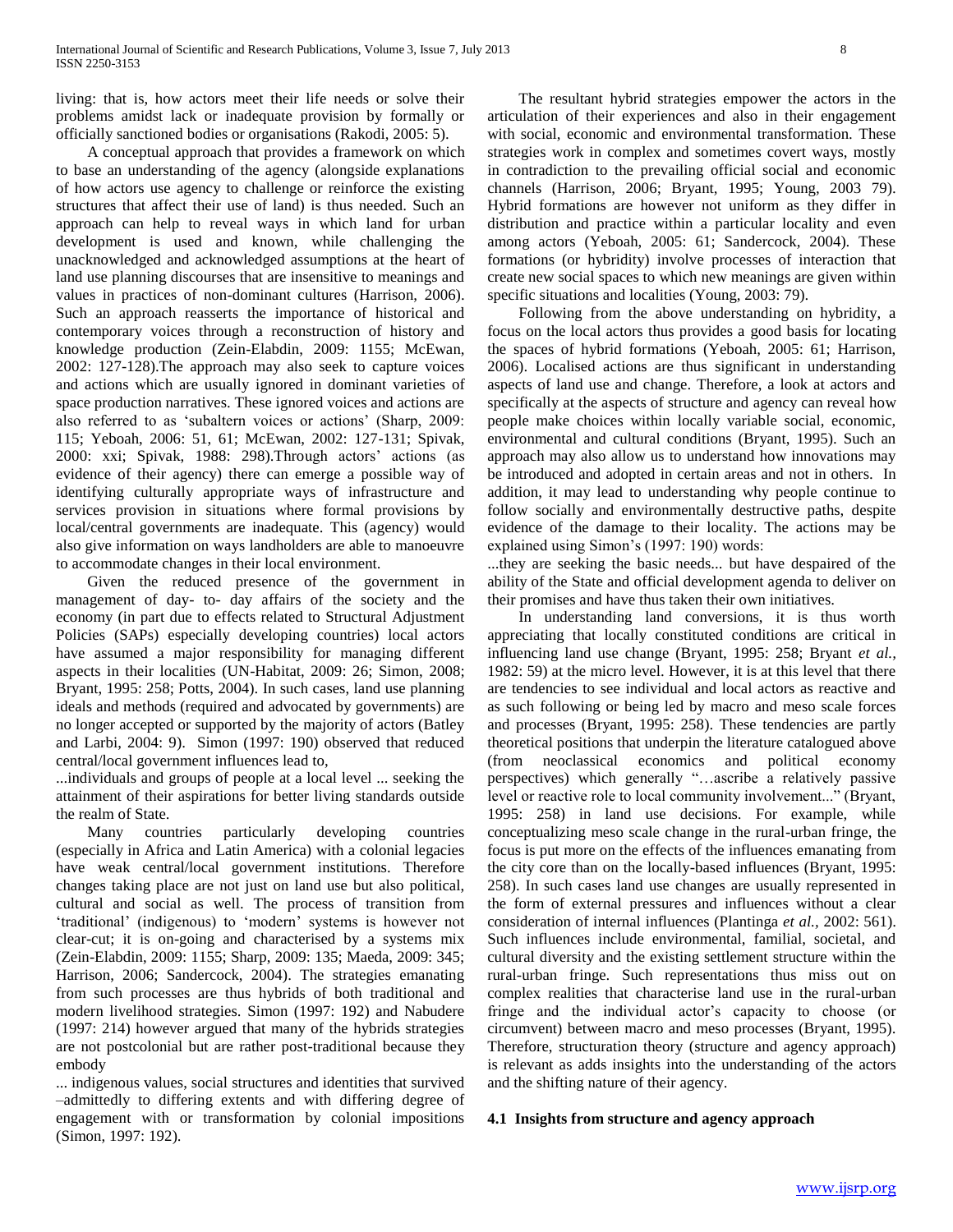Long and Long (1992: 21) noted that actors process information and strategize in their dealings with one another and are active participants in their social worlds. Actors may be either institutions or individuals. Furthermore, actors attempt to solve problems, and learn how to intervene in the flow of events around them, while also continuously monitoring their own actions, observing how others react to their behaviour and taking note of various contingent circumstances (Bernstein, 1989: 26). Commenting on the ability of actors to monitor their activities and those of others, Giddens (1984: 29) observed that:

Human actors are not only able to monitor their activities and those of others in the regularity of day-to-day conduct; they are also able to 'monitor that monitoring' in discursive consciousness. "Interpretative schemes" are modes of typification incorporated within actors" stock of knowledge, applied reflexively in the sustaining communication. The stocks of knowledge which actors draw [upon] in the production and reproduction of interaction are the same as those whereby they are able to make accounts, offer reasons, etc.

 Vanclay (1995: 111) and Davis (1991: 57) observed that although social, economic, environmental and cultural structures may promote or constrain certain values (for instance about land), actors are able to manoeuvre and act on their decisions to generate new forms of values (in the case of this paper, land uses). This can occur even in situations of severe restrictions/limitations but whereby individuals can still make choices among options or actions. This leads to the notion of *agency* which attributes to the individual actors the capacity to process social experience and devise ways of coping with life.

 According to Giddens (1984: 4), the power of actors to act is grounded in human consciousness, which exists in three levels (Figure 2). First of these levels is the discursive consciousness which is the level at which humans can express their thoughts, emotions and reasons for actions. That is, it is that which they are able to say or to give verbal expression concerning social conditions, including conditions of their own action. Here there exists a conscious awareness of procedures and rules guiding a particular action. The level thus comprises of the knowledge of how to do things or to live, and whereby social agents can explain the reasons for their actions and intentions.

 The second level is the practical consciousness level which consists of extensive knowledge about life by actors on how to survive in their environment, how to cooperate, compete, cope and get things done. It is based on what they know or believe about particular conditions but cannot express discursively (Giddens, 1990: 301; Giddens, 1984: 6-7). Here social agents are tacitly aware of the reasons for their actions, and therefore it is at this level where application of basic skills (common sense skills) necessary for handling daily existence operates. It is routinized into humans" daily existence and involves little if any motivation or concentration to access/apply, though when social agents are pressed to account for their actions, they can give explanations pertaining to them. The knowledge and skills at practical consciousness level is mutually shared with other members of a particular group or society and, are essential for the execution of social life (Emirbayer and Mische, 1998: 963-964; Thompson, 1989: 59). However, (Giddens, 1988: 58) observed that:

 More important are the grey areas of practical consciousness that exist in the relation between the rationalisation of action and actors" stocks of knowledge; and between the rationalisation of action and the unconscious. The stocks of knowledge, in Schutz's term, or what I call mutual knowledge employed by actors in the production of social encounters, are not usually known to those actors in an explicitly codified form: the practical character of such knowledge conforms to the Wittgensteinian formulation of knowing a rule.

 In both discursive and practical consciousness levels, humans can explain the intentions and reasons for their actions. These levels can interpenetrate each other and thus their distinction is fluid and can be altered by many aspects such as socialization and experience. The unconscious level is not accessible by discursive consciousness. It is the level where life histories, knowledge of experiences, emotions and thoughts are usually filed from the immediate conscious recall, especially during daily discussions (Tucker, 1998: 81; Giddens, 1984: 375).



**Figure 2: Relationship between discursive consciousness, practical consciousness and unconscious motives/cognition.**  Source: (*Modified from* Giddens, 1984: 7).

 Social agents/humans, draw upon these three layers of consciousness, which can be described by a stratification model (see Figure 2) of human actions (Craib, 1992: 40). The stratification model according to Thompson (1989: 59) and Giddens (1984: 6, 376) comprises of three moments: first, is the motivation of action which is derived from unconscious and which is important for overall plans and situations which sometimes break with the routines of life; secondly, there is rationalization of actions derived from practical consciousness and thirdly, through reflexive monitoring of actions. Giddens further observed that there exists a repression in form of unconscious motivations and which creates a barrier that affects the discursive consciousness and the unconsciousness. It is the existence of this barrier that leads to a rejection of the notion of the very existence of unconscious motivation (Tucker, 1998: 81; Cohen, 1989: 51-52).

 Giddens (1993) made a point that people act with knowledge, skill and intention, and that their motivation has a structure which responds to their needs/wants at any given time in life. In arguing against the notion of existence of unconscious motivations, Giddens noted that infants are not born with the capacity to meet their own needs, though they possess them (needs), and these must be met by others. Meeting of their (infant) needs is further extended to mediation and guidance of them (infants) in/with the social world. This mediation and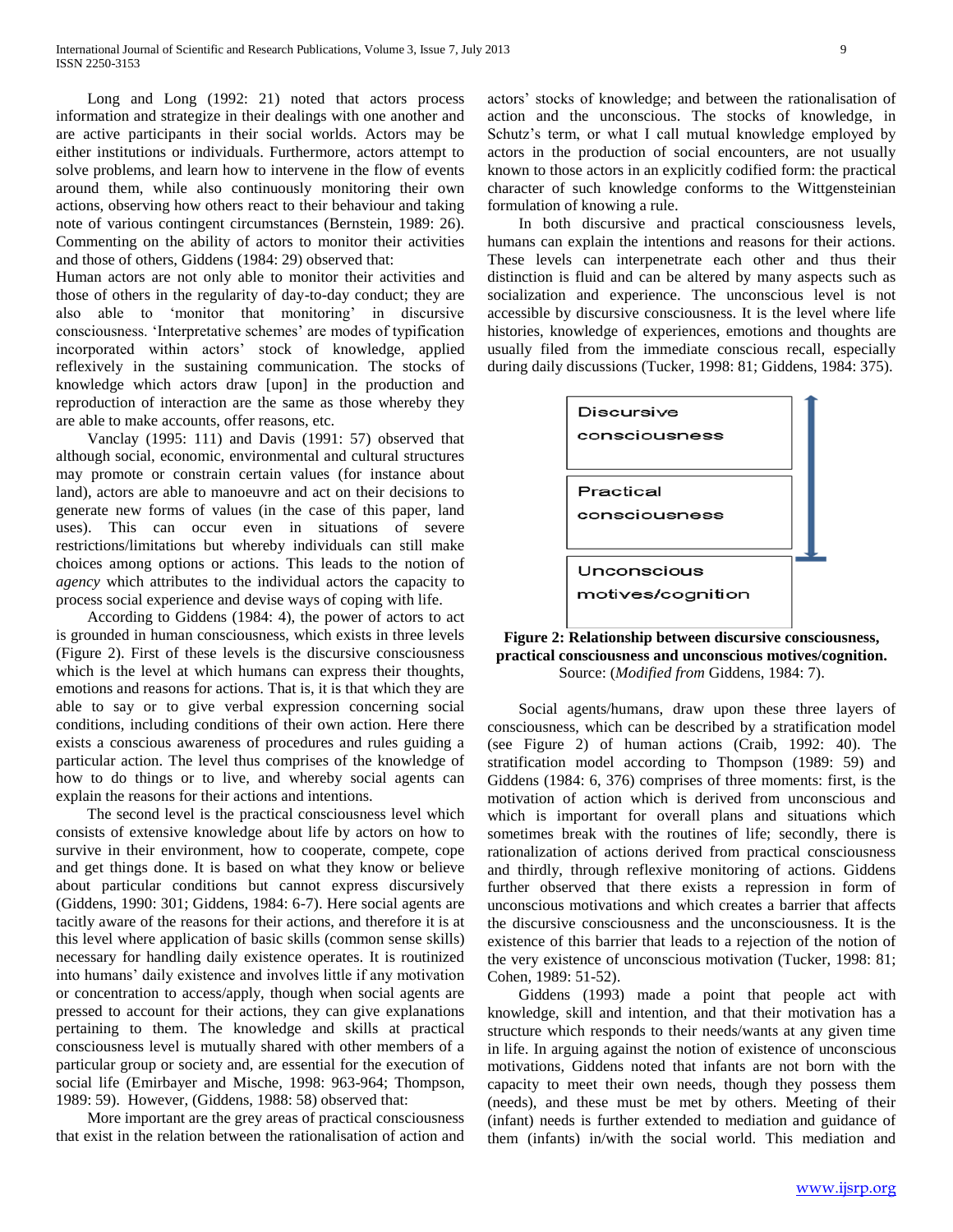guidance is meant to align the wants of infants with demands and expectations of the wider society. This is how human actors are grounded into reciprocal social relations with others within their environment. The statement below affirms this grounding of individual actors in a set of social relations. Giddens (1993: 124) stated that given,

 …the modes of management of organic wants represents the first, and in an important sense the most all-embracing, accommodation which the child makes to the world, it seems legitimate to suppose that a 'basic security system' – that is, a primitive level of management of tensions rooted in organic needs – remains central to later personality development; and given that these processes occur first of all before the child acquires the linguistic skills necessary to monitor its learning consciously.

 The initial level of human needs thus becomes the core influence in the development of future human personality, with the major need being the basic security system, which is largely inaccessible to our consciousness (Cohen, 1989: 51). Maintenance of this security system thus becomes a preoccupation of each social actor (e.g. the landholder) through an ongoing involvement with the social world. Because the environment in which people live is not secure and predictable, the basic security or ontological security<sup>5</sup> drives human motivation (Giddens, 1993: 123-124; Craib, 1992: 38; Cohen, 1989: 53).

 Giddens (1989: 278) observed that access to (or existence of) basic security allows individuals to develop their full potential within uncertain or unpredictable localities. For example, responses to rapidly changing land uses in a rural-urban fringe may reflect a need for some form of nurturing a source of livelihood (land) in an environment full of uncertainties. Lack of nurturing or inconsistent nurturing produces tensions in (or damage to) sources of livelihood (Craib, 1992: 39). To reduce the tension or the damage, landholders are continuously searching for ways to enhance this security in their surroundings, albeit in rapidly changing and unpredictable conditions. Also, in their day to day encounters, landholders always face potential risk to their livelihood. To further ground their security and minimize their risk, individuals cooperate through the use of tact and trust as a society or community. This allows people to enhance their position and knowledge of how to access and maintain their livelihood (Davis, 1991: 57; Held and Thompson, 1989: 9).

 As a result of individuals" cooperation, a system of social practices that forms the social system (systems<sup>6</sup>) is created (Craib, 1992: 40; Held and Thompson, 1989: 10). The drive for cooperation among people is meant to achieve self identity and personal security in their lives, and is manifested through routinized predictable actions (Gregory, 1989: 197), such as becoming a member of religious groups, merry-go-round groups,

 $\overline{a}$ 

vigilante groups etc. Actions by individuals form part of societal structures (Vanclay, 1995: 114; Thompson, 1989: 73). When such social practices are continued over time, people master them as a way of living in unpredictable and changing conditions (Emirbayer and Mische, 1998: 1006-1007; Giddens, 1990: 301), thus further replacing (though sometimes gradually) previous social relations that supported their livelihood.

 Giddens (1984: 29) observed that mastering of skills involves possession of the ability to handle unfolding challenges and tensions in an ongoing manner. With time, mastered skills become a sort of mutual knowledge among people (community) in a locality which consists of rules<sup>7</sup> of legitimation and signification (c.f. Tucker, 1998: 83; Craib, 1992: 45). These rules are meant to reduce possibilities of losses for each individual. Rules of legitimation provide a rationale through which actions are sanctioned as an acceptable form of behaviour among individuals. That is, legitimation provides morality in form of shared sets of values and ideals, normative rules, mutual rights and moral obligations. For example, it may be acceptable for landholders in a rural-urban fringe to sell small parcels of land and move out to more rural areas to buy bigger parcels of land, or to sell portions of their land and leave intact a space where there is graveyard. On the other hand, rules of signification enable the effective communication of meanings on various behavioural tendencies. For example, landholders in a rural-urban fringe may use various arguments, such as the decline of income from coffee, to justify land sale and its conversion for residential purposes, even if they did not use land to cultivate coffee previously. According to Giddens (1984: 29):

 The communication of meaning, as with all aspects of the contextuality of action, does not have to be seen merely as happening 'in' time-space. Agents routinely incorporate temporal and spatial features of encounters in the process of meaning constitution. Communication, as a general element of interaction, is a more inclusive concept than communicative intent (i.e. what an actor "means" to say or do).

 Rules of legitimation and signification are embedded in individuals" life in such way that in most cases they can only tacitly be understood, with and their explanation at best being an interpretative prediction (Pennock, 2004: 21). Giddens (1984) noted that regularized social practices once they are embedded in life become institutionalized. This institutionalization of routinized social practices comes as a result of their recognisability and acceptability by the collective membership of the society and also when they are reproduced over a considerable period. Every act of reproducing the rules thus also reproduces the structure of the social institution and its context, thereby reinforcing mutual knowledge among individuals. Therefore, human need for ontological security leads to the repeat of routine patterns of behaviour that unintentionally reproduce existing structures. Other than just reproducing social structures, individuals also through their practices reproduce the social system (Saunders, 1989: 225).

<sup>&</sup>lt;sup>5</sup>This kind of security entails the confidence or trust that the natural and social worlds, including the self and social identity, are as they appear to be. It is because of ontological security that actors are more likely to re-produce known or dominant structures than they are to create new structures (Giddens, 1984: 50, 375).

<sup>&</sup>lt;sup>6</sup>According to Moos and Dear (1986), systems are regularised social practices situated in time and space. They also argued that systems that are "deeply embedded" parts of life are called institutions and have no reality or existence separate from the action of the people.

 $7$ Rules guide regularized behaviours that are implicitly acknowledged as being appropriate and enable people to manage their daily lives and understand the world around them (Giddens, 1984: 21-23).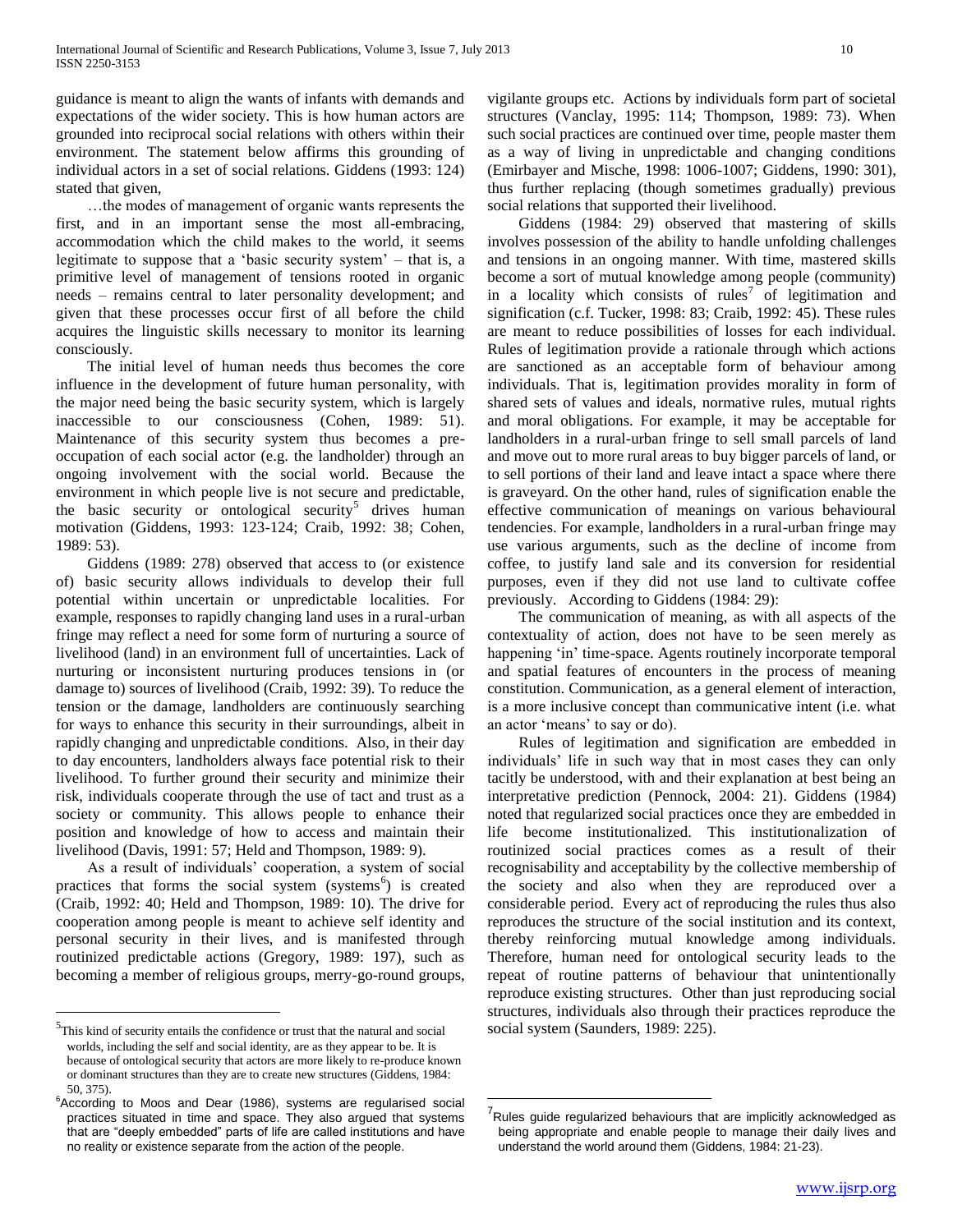Pennock (2004: 21) observed that there are however some times when the process of reproduction is by-passed and instead power and domination are used to alter social events in a way that is transformational. Allocative and authoritative resources are used to effect such changes (Craib, 1992: 47). Allocative resources include command over objects, goods or material phenomena that are used to enhance and maintain power. For example, city-based land seekers, with more money than indigenous local residents are likely to bid up land prices rise to a level where continued farming is not justifiable economically. On the other hand, authoritative resources include command over people and are meant to gain control over others (Cohen, 1989: 28). For example, indigenous residents in the rural-urban fringe may invoke customary regulations and social norms in dealing with land uses and security matters even in relations with the newcomers who do not subscribe to such norms and practices.

 Pennock (2004: 21) added that rules of legitimation and signification are needed to access and use both of the above resources (allocative and authoritative) and that these resources are unevenly distributed within society as some actors have more resources and power than others. However, even those with little power have some influence on those with greater power and resources. As a result, individuals live within limits of resources, having skills and knowledge of the broader social conditions that may be influencing their locality (given that each individual possess some room for manoeuvre). Agency then arises from the individual"s understanding of rules and capacity to utilize resources (Giddens, 1989: 253; Giddens, 1984: 33, 74).

#### **4.2 The agency/structure interface**

 Social relations take place within structures, institutions and cultural conditions that have links at micro and macro levels (Vanclay, 1995: 114; Long and Long, 1992). In an attempt to bridge the gap between macro and micro, subjective and objective, actor and structure, Giddens introduces a structuration approach (c.f. Tucker, 1998: 11; Vanclay, 1995: 119; Giddens, 1991: 204; Giddens,1984: 29). The process of structuration is however difficult to observe especially at empirical level (Starchenko, 2005: 83; Flyvbjerg, 2004: 299, 300; Gregson, 1989: 240, 246). To address this obstacle, Starchenko (2005: 83) advises that adopting Giddens" concept of bracketing, becomes helpful (c.f. Cohen, 1990: 43; Giddens, 1984: 288). The notion of bracketing holds that, neither actor nor system is placed "... in a superior position in analysis, but rather integrates both areas of concern even though the focus may be on one or the other" (Starchenko, 2005: 83).

 The primary concept of the theory of structuration is the duality of a structure and agency (Tucker, 1998: 12; Craib, 1992: 33-34; Giddens, 1991: 204; Giddens, 1989: 253; Cohen, 1989: 10), that is "the rules and resources drawn upon in the production and reproduction of social action are at the same time the means of system reproduction" (Giddens, 1984: 19). Human actions are therefore assumed as being able to reproduce and transform themselves. According to Giddens (1984: 2):

 Human social activities, like some self-reproducing items in nature, are recursive. That's to say, they are not brought into being by social actors but [are] continually recreated by them via the very means whereby they express themselves as actors. In

and through their activities [actors] reproduce the conditions that make these activities possible.

 Giddens (1991: 204) noted that depending on events and circumstances, individuals within the society can draw power and resources to alter potential<sup>8</sup> outcomes and therefore bring them (social outcomes) under control. Because of the duality of societal structures, empirical observation of the social system is possible (through bracketing) as they are linked and bounded in social practices across space and time. Therefore social practices not only influence structure but also constitute and reproduce the structure. This proceeds in a continuous manner, as structures can be changed (reproduced) when knowledgeable human actors put their knowledge, resources and power into practice. Giddens (1984: 25) averred that:

 Structure is not "external" to individuals: as memory traces, and as instantiated in social practices, it is in [a] certain sense more 'internal' than exterior to their activities... Structure is not to be equated with constraints but is always both constraining and enabling. This of course does not prevent the structured properties of social systems from stretching away, in time and space, beyond the control of any individual actors.

 The concept of the duality of actor and structure avoids the tendency of belittling the lay actors,  $9$  as it allows/ascribes to individuals a capacity to knowingly perform certain practices while ensuring that those practices simultaneously reproduce the wider system, though often in unintended ways (Bryant and Jary, 1991: 23; Giddens, 1989: 253; Cohen, 1989: 26). Practices are structured in such a way that while individuals (in the case of this study, landholders) are knowledgeable about their locality, they act in a way which unintentionally reproduces the wider system of land use in the rural-urban fringe (Giddens, 1991: 204; Giddens, 1989: 300).

 Giddens (1984) argued that people as social agents are capable of producing, reproducing and transforming their own history. They are thus constantly creating and recreating their society and locality. Additionally, people are knowledgeable about institutions (i.e. customary and local governance) and practices of their society and locality (i.e. land subdivision through inheritance and reduced economic viability of land sizes) which is absolutely essential for their continued livelihood. These actors may intervene in any course of events in that they can use their knowledge, power and resources to alter the outcome of any event (e.g. initiation of private security by residents when there is increase in crimes as a result of breakdown of communal and social ties). This is because they can choose to act or not to act. If their choice to act (i.e. to address to a particular issue such as insecurity) is successful, then end result may become routinized into the process of social reproduction (Gregory, 1989: 188).

 Vanclay (1995) and Davis (1991) argued that individuals make decisions that are contingent upon the conduct of others. That is, their behaviours and actions are also affected by diverse

 $8$ It is this potential for action that brings into question the concepts of scientific positivism in relation to human interaction and agency.

<sup>&</sup>lt;sup>9</sup><sup>4</sup>Lay-knowledge or practical consciousnesses are only atheoretical in the sense that their conceptualisations and claims are relatively unexamined. Since layknowledge is both part of our object, and a competing account of it, our response to lay knowledge must not be to dismiss it, but rather to examine it" (Sayer, 1988: 267).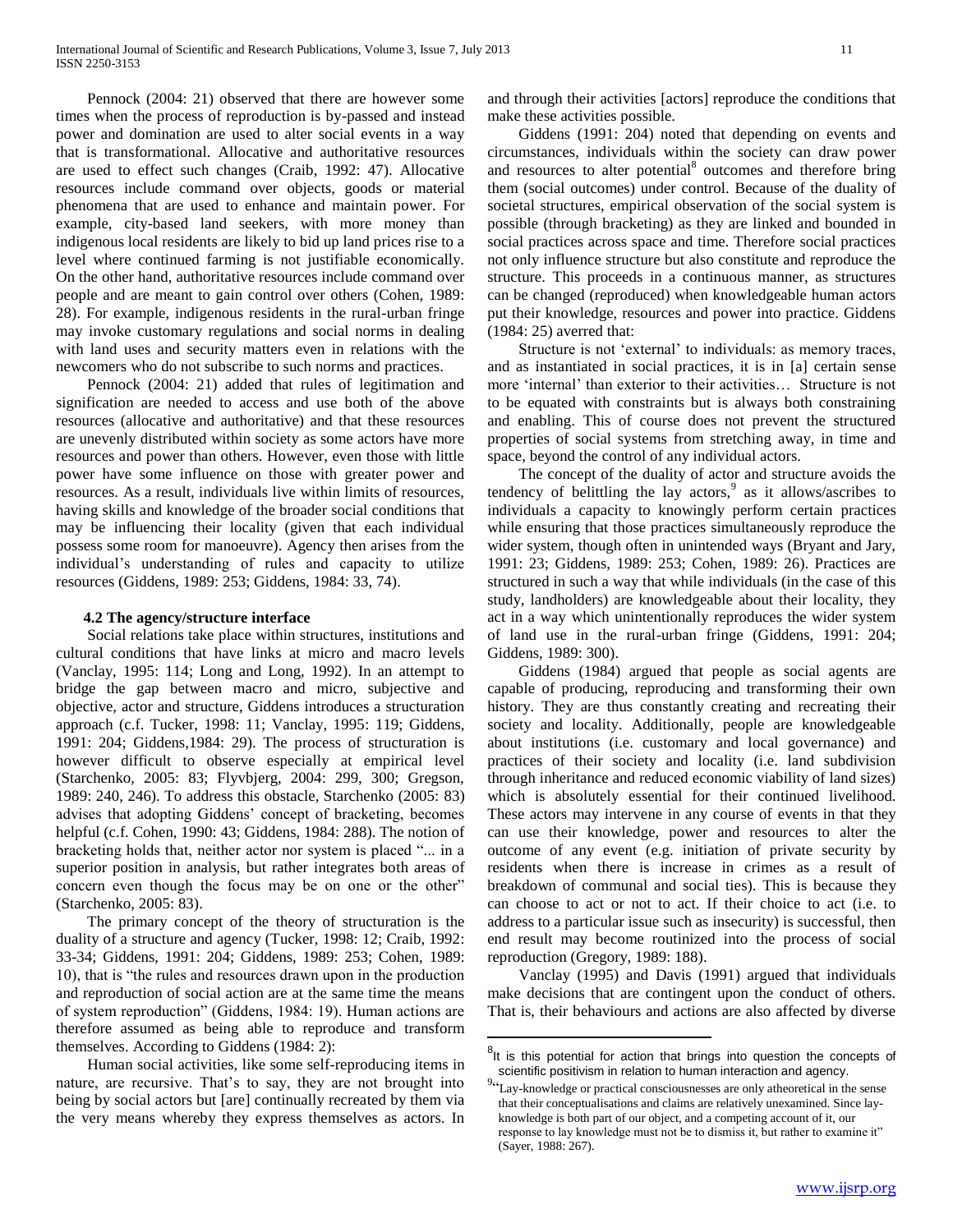external institutions, structures and cultural factors that are beyond their immediate setting. The influence on their behaviour is not only through direct interaction or through activities of entities (such as the public media) but is also based on collective cultural history. Culture is constraining as well as empowering. Making choices among the cultural repertoire restricts actors from facing or addressing situations that they may not have experienced before (Vanclay, 1995: 114; Davis, 1991: 57). This may be so in situations of rapid change (such as in the ruralurban fringe) where people may not have appropriate behavioural responses within their cultural repertoire to address resulting consequences. In explaining how human behaviours and actions are structured, Giddens (1984: 27) observed that:

 The flow of action continually produces consequences which are unintended by actors and these unintended consequences also may form unacknowledged conditions of action in a feedback fashion. Human history is created by intentional activities but is not an intended project; it persistently eludes efforts to bring it under conscious direction. However, such attempts are continually made by human beings, who operate under the threat and the promise of circumstance that are the only creatures who make their "history" in cognizance of that fact.

 Emirbayer and Mische (1998: 963, 1006) observed that in addressing change, actors draw on agency. Thus it is the use of agency that enables actors to break away from normalized behaviours. This takes place in a temporally embedded process of social engagement that reproduces and transforms the social world through the interplay of habits, imagination and judgments of actors (Bathelt and Gluckler, 2003). Temporal embeddedness<sup>10</sup> defines how actors may reproduce or transform social systems. For instance, a focus on the past allows actors to make selective reactivation of past patterns of thought and action, while a focus on present allows actors to make practical and normative judgments among alternate actions in response to the emerging and evolving situations; and if the focus is based on the future, actors use imagination to generate possible future actions defined by actors" hopes, fears and desires (Emirbayer and Mische, 1998: 1006-1007).

 Emirbayer and Mische (1998: 979, 1006-1007) continued to note that agency has three temporal orientations (i.e. *past*: routine, *contemporary*: sense-making and *future*: strategic action) that operate in conjunction. There is however interplay among the three orientations. Routine behaviours are always available for enactment; sense-making is necessary, while choosing among alternatives is a strategic action. Actors, however, adopt one of the three forms of orientation depending on the prevailing dominant condition. When the focus on the past is dominant, actors are likely to re-enact past patterns of behaviour to achieve stability in their life. When behaviours are routinized, they produce a sense of stability, concreteness and permanence among individuals (Pennock, 2004: 20). However, the selective nature of reactivation will in some occasions call for change. This change may not be spontaneous, but become only recognizable through gradual accumulation (as in the case of landholders selling small portions of their lands independent of one another

 $\overline{a}$ <sup>10</sup>Embeddedness is not spontaneous but experience-based and develops over time from a historical process (Bathelt and Gluckler, 2003: 134).

in their locality and gradually changing the area), or may be drastic (where rapid sub-divisions of several parcels of land takes place at once).

 During the process of land use change and in conditions of uncertainty/impermanence about the future of farming as a viable economic enterprise, there may be no previous pattern to borrow from or no chance to act in a strategic way (Liffman *et al.,* 2000: 363, 369*)*. This happens especially if individuals such as indigenous residents in a rural-urban fringe are not structurally prepared to adopt capital and labour intensive farming such as horticulture after the collapse of the traditional farming such as coffee farming. It is one of those instances/situations where urgency is required and choice has to be made at that moment in time and space. In this case, actors (landholders) are amenable to make sense of their situations, and will come up with a way that will help them to react/act to changes to reduce the uncertainty at hand (Emirbayer and Mische, 1998: 1006-1007). In such situations some landholders may seek off-farm employment or sell portions of their farmland to meet their immediate livelihood needs. These activities however can contribute to further marginalisation of agriculture as a source of livelihood for the concerned landholders. Commenting on such human actions, Giddens (1984: 14) observed that:

 Repetitive activities, located in one context of time and space, have regularised consequences, unintended by those who engage in those activities, in more or less 'distant' time-space contexts. What happens… then, directly or indirectly, influences the further conditions of action in the original context. To understand what is going on, no explanatory variables are needed other than those which explain why individuals are motivated to engage in regularised social practices across time and space, and what consequences ensue. The unintended consequences are regularly "distributed" as a by-product of regularised behaviour reflexively sustained as such by its participants (actors).

 Emirbayer and Mische (1998: 963, 1006) explained that where elasticity of time allows, actors are able to exercise their imaginative power, express their hopes and fears and come up with a strategic project to achieve the desired future. The choice is made among different alternatives and with different values being articulated in taking a particular course of action. For example, where some landholders diversify their farm production when the situation is normal, the effect of abrupt change may not be adverse to them. Those that diversify their farm production capabilities have a cushion against the immediate effects of income loss and may even have elasticity for manoeuvring to other sources of livelihood.

 Long and Long (1992: 23) warned that agency should not be confused with the decision-making capacities of actors. They explained that agency is comprised of social relations and, can only be effected through them. Thus, agency rests fundamentally on the actions of a chain of agents with each of them translating it according to her and his projects, while trying to enrol each other into their own project*s*. For example, although decline in returns for agricultural produce may affect most of the landholders, not all of them will respond in the same way. There are issues other than just product prices that are likely to affect the ability of landholders to manoeuvre. Such issues include land tenure (Davis, 1991: 10) and cultural factors (e.g. customary aspects of land ownership/use). This explains why different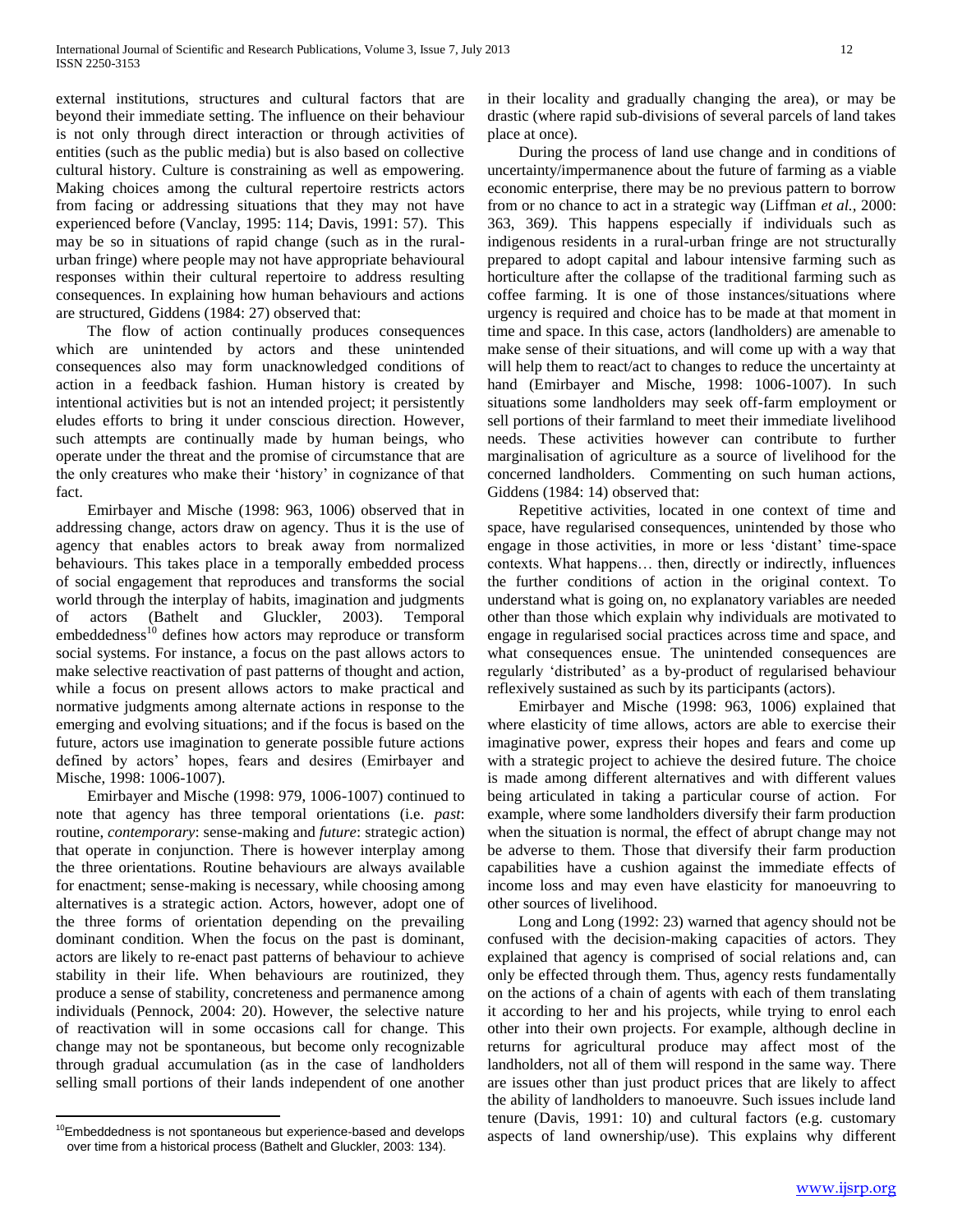landholders respond in different ways to the seemingly similar phenomenon. However for some of their actions to be forthcoming/ beneficial, some collective systems (Davis, 1991: 56-57) are necessary to aid them accommodate changes. For example, the presence of a large number of landholders in a given area (say, keeping dairy cows) has the likelihood of attracting milk traders from big cities to buy milk because they have enough supply to support commercial dairy operations.

 In addition, in cases where insecurity is a problem, use of vigilante groups by community members indirectly attracted more tenants seeking rental houses than before when insecurity was a problem. In such cases strategic generation/manipulation of a network of social relations among landholders and the channelling of specific items through certain central points of interaction, such as through membership to a family or a village can affect the agency. The concept of agency also integrates the actor"s individual action in collective relations (Sewell, 1992: 21).

 Change may also occur when social agents who choose to act, produce unintended consequences (e.g. a small community projects such as an access roads opening up new areas for land conversion). A single act may result in effects that were never intended by actors, but consequences may not be large enough to affect the entire system. However, a set of individuals' actions may result in a pattern of unintended consequences, which may then produce effects large enough to influence both the livelihood system and the pattern of regularized practices. The end result, though unintended, may become routinized into the social system, thus altering the pattern of reproduction within the community in a certain locality (Giddens, 1990: 301; Giddens, 1984; Saunders, 1989: 225; Gregory, 1989: 197). These observations accord with Giddens" (1984: 27, 28) observation that:

 Homeostatic system reproduction in human society can be regarded as involving the operation of causal loops, in which a range of unintended consequences of action feed back to reconstitute "information filtering" whereby strategically placed actors seek reflexively to regulate the overall conditions of system reproduction either to keep things as they are or to change them.

#### VI. SYNTHESIS AND CONCLUSIONS

 From the foregoing theoretical review, it is clear that land use change in rural-urban fringes are influenced by three sets of conditions that are interrelated and have evolved over time. These include (i) macro conditions and interactions such as political and economic conditions, agricultural produce markets, corruption, Structural Adjustment Programmes, national regulations and policies, (ii) micro/local conditions and interactions such as local political affairs, local government regulations, corruption, neighbours, customs, off-farm jobs, pollution, land prices, historical aspects (e.g. colonial past), infrastructure and (iii) landholding/ farm/household conditions that influence land use decisions such as values, family labour, clan membership, lifecycle elements, and locational aspects of the land, among others. The three sets of conditions overlap as they are not mutually exclusive (Cark, 2008: 11).

Each landholder<sup>11</sup> has a set of relations that extend across place and scale or both. The context in which landholders are positioned affects their response or adjustment mechanisms (Bathelt, 2006: 225). There are also influences on landholders which emanate from their local communities or local interactions such as social networks, clans, neighbours etc. In this case the locally-based relations have a key role in influencing landholders' decisions which lead to land conversions and may also affect the way they respond to the resultant changes.

 Landholders are not universally impacted by the macro, micro and landholding conditions, but at the same time they do not have the ability to act entirely outside these forces. Their actions represent countervailing systems that evolve both in resistance to these forces and also as a way to take advantage of local opportunities. Their actions however reproduce the macro and micro structures. Their actions result in a variety of responses, due to agency (Clark, 2008: 13).

 Agency (as the ability to act) shows that landholders may act differently and this is the reason why we do not have a homogenous rural-urban fringe landscape (Clark, 2008). Agency defined as the ability to change the context also means that context affects the amount of agency. In Figure 3, there is a portion of household/landholder that is overlapped by local/micro and macro contexts and a portion that is not. The portion of landholder that is not overlapped (and therefore not constrained by the context) represents agency or the proactive strategies that result in adaptations or responses (see Figure 3). The portion of the landholder that is within the overlapping context is a part of landholder that is reactive to the context within which he/she operates. The amount of agency thus depends on the level of landholder"s subsumption into micro and macro conditions. Therefore, responses by landholders in the rural-urban fringe can be a reaction and or a realized intention or a combination of the two (Clark, 2008: 13). Their individual responses manifest specific actor-structure relations and are specific expressions of agency.

 $11$ This paper acknowledge the presence of diverse actors but have chosen to give landholders more prominence than other actors because the decision to convert land (or not) ultimately depends on them. However, because landholders do not live in isolation, where necessary the paper have made references and links to other actors.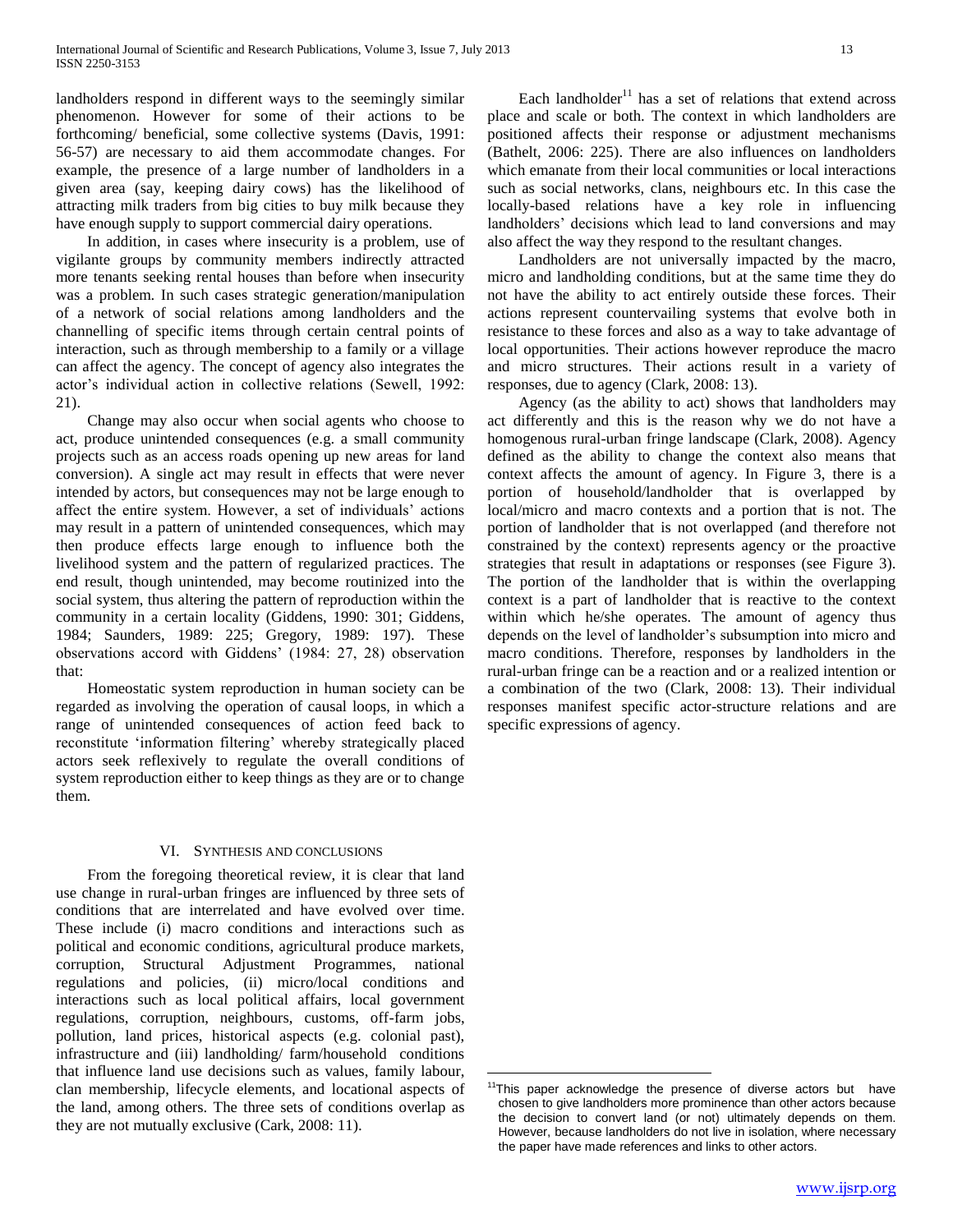

**Figure 3: Showing a structuration process in land use conversions. Source: (Adapted from Clark, 2008: 17).**

 $\overline{a}$ 

 The amount of agency changes over time or among landholders. Agency enables landholders to move away from the norm if conditions call for change. These deviations lead to a variety of responses, one of which is land conversion. The responses and land conversion consequences are then fed back into all the three components, that is, micro, macro and landholding. The effects of each of the three components vary over time and space. Variations in these components affect the level of agency and responses among landholders in the rural urban fringe. This is because agency is mediated through relationships among landholders, and micro and macro conditions. A focus on the agency thus allows one to explore why landholders have different responses in what may seem to be similar structural circumstances. This perspective lead to an approach Evans (2008) called a modified political economic approach. This approach emphasises the importance of State policies (or lack of policies), social, environmental, cultural and economic conditions in constraining actions of landholders (and other actors), whilst offering scope to acknowledge that actors usually retain a modicum of choice in their actions under such conditions (Evans, 2008: 217).

 This paper concludes that there is no single way to define or characterise a rural-urban fringe. This is because there are no definite boundaries administratively, either regionally or locally, and thus rural-urban fringe is an abstraction of reality. Definition or characterisation should therefore be specific to some condition of interest relating to pertinent issues or for specific purposes, with the criteria used made explicit.

 In an attempt to characterise a rural-urban fringe, spatialoriented theoretical perspectives were considered. However spatial-oriented theories were judged inadequate with respect to providing explanation of rural-urban fringe phenomena such as social, economic and cultural aspects that influence land use. In addressing this gap, an alternative theorisation that included neoclassical economics and political economy approaches were explored for insights, "… through a broader lens of social theory" (Pennock, 2004: 5). These approaches were however, also limited in accounting for the role of agency and contingency<sup>12</sup> in the rural-urban fringe land uses. The actor and

 $12$ The principle of contingency states that one event does not necessarily cause another particular event. Therefore identical pre-conditions for human action do not have the same consequences at any place and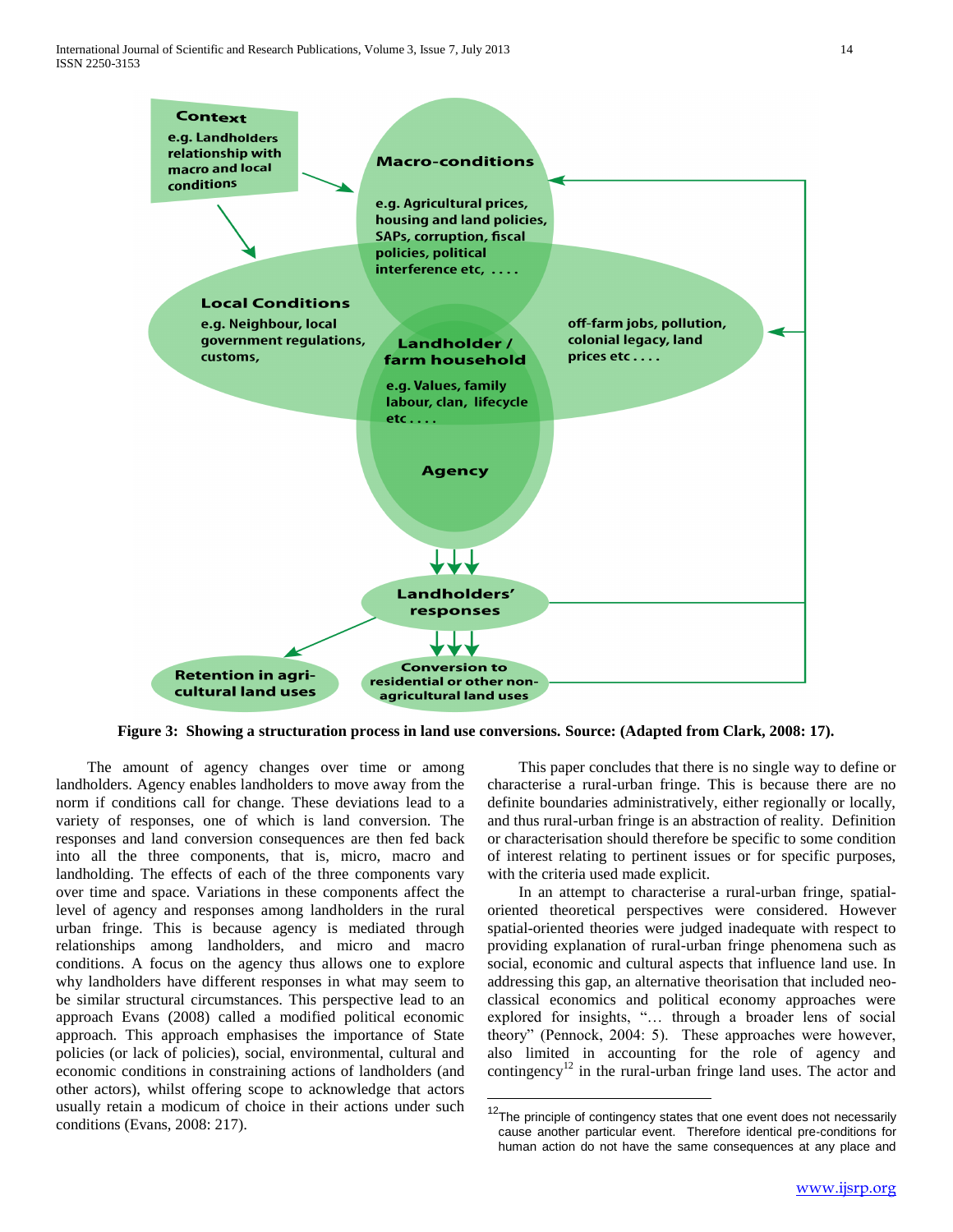agency conceptualization, which provided an ontological framework for understanding the role of agency in land development, was therefore adopted. The issue of bridging the gap between structure and agency at the empirical level was also addressed. The notion of bracketing from the theory of structuration is useful as an analytical bridge to the divide between structure and agency.

 The paper argues that there is no a single dominant theory or paradigm of land use change that can also offer a cogent explanation of rural-urban fringe phenomena. A multiple conceptual framework from different literature sources on land, housing, economic, urban, among others is thus needed, with the aim to derive partial insights on different aspects of a rural-urban fringe. The adoption of a multiple conceptual approach provides insights into mechanisms of a rural-urban fringe land uses from different theoretical perspectives, with each emphasizing different but related aspects.

 The theoretical approaches reviewed in this paper may aid in the conceptualisation of different aspects of the rural-urban fringe land uses, designing the research methodology and in the analyses of field experiences, rather than to prove the theories themselves.

#### ACKNOWLEDGMENT

 I am grateful to Professor Lex Chalmers and Dr. Mairi Jay, both of The University of Waikato, New Zealand, for their comments on the PhD research project from which this paper is based.

#### **REFERENCES**

- [1] Aberra, E. 2006: Alternative strategies in alternative spaces: Livelihoods of pastoralists in the peri-urban interface of Yabello, Southern Ethiopia. In McGregor, D.F.M., Simon, D. and Thompson, D.A., editors, *The periurban interface: Approaches to sustainable natural and human resource use,* London: Earthscan, 116-130.
- [2] Adell, G. 1999: Theories and models of the peri-urban interface: A changing conceptual landscape. Paper produced for the research project on Strategic Environmental Planning and Management for the Peri-urban Interface, Development Planning Unit, University College, London.
- [3] Aguilar, A. and Ward, P. 2003: Globalization, regional development and mega-city expansion in Latin America: Analysing Mexico city's peri-urban Hinterland. *Cities* 20 (1).
- [4] Allen, A. 2003: Environmental planning and management of the peri-urban interface: Perspectives on an emerging field. *Environment and Urbanization* 15(1), 135.
- [5] Alonso, W. 1960: A theory of the urban land market. *Papers in Regional Science* 6(1), 149-157.
- [6] Alonso, W. and Joint Center for Urban, S. 1964: *Location and land use: Toward a general theory of land rent.* Harvard University Press.
- [7] Arabindoo, R. 2005: Urban informality: Toward an epistemology of planning. *Journal of the American Planning Association* 71(2), 147-158.
- [8] Bathelt, H. 2006: Geographies of production: growth regimes in spatial perspective: Toward a relational view of economic action and policy. *Progress in Human Geography* 30(2), 223.

time. This provides an epistemological basis for a context-specific conceptualisation of intentions and consequences of human action. At the same time, it is recognised that future actions and development are fundamentally open-ended (Bathelt and Gluckler, 2003: 127).

- [9] Bathelt, H. and Gluckler, J. 2003: Toward a relational economic geography. *Journal of Economic Geography* 3(2), 117-144.
- [10] Batley, R. and Larbi, G. 2004: The changing role of government: The reform of public services in developing countries. Palgrave Macmillan.
- [11] Berner, E. 2001: Informal developers, patrons, and the state: institutions and regulatory mechanisms in popular housing. Naerus Conference ESF/N-AERUS Workshop on 'Coping with Informality and Illegality in Human Settlements in Developing Countries', Leuven, Belgium. 23- 36 May 2000, 23–26.
- [12] Bernstein, R. 1989: Social theory as critique. In Held, D. and Thompson, J.B., editors, Social theories of modern societies: Anthony Giddens and his Critics. Cambridge University Press, Cambridge.
- [13] Bible, H. 1974: *King James Version*. New York, Scarborough, Ontario.
- [14] Binns, T. and Maconachie, R. 2006: Re-evaluating people-environment relationships at the rural-Urban interface: How sustainable is the peri-urban zone in Kano, Northern Nigeria? *The Peri-urban Interface: Approaches to sustainable natural and human resource use*, 211.
- [15] Braun, J. 2002: "Good" globalization (Unconventional: A point of view). *The University of Bonn, United Nations Publications*.
- [16] Briassoulis, H. 2006: Analysis of land use change: Theoretical and modelling approaches. In: The web book of regional science, http://www.rri.wvu. edu/WebBook/Briassoulis/contents.htm.
- [17] Briggs, J. and Mwamfupe, D. 2000: Peri-urban development in an era of structural adjustment in Africa: The city of Dar es Salaam, Tanzania. *Urban Studies* 37(4), 797-809.
- [18] Briggs, J. and Yeboah, I. 2001: Structural adjustment and the contemporary sub-Saharan African city. *Area* 33(1), 18-26.
- [19] Browder, J., Bohland, J. and Scarpaci, J. 1995: Patterns of development on the metropolitan fringe: Urban fringe expansion in Bangkok, Jakarta, and Santiago. *Journal of the American Planning Association* 61(3), 310-327.
- [20] Brvant, C. and Jary, D. 1991: Introduction: Coming to terms with Anthony Giddens. *Giddens Theory of Structuration: A Critical Appreciation, Routledge, London* 1, 31.
- [21] Bryant, C.R. 1995: The role of local actors in transforming the urban fringe. *Journal of Rural Studies* 11(3), 255-267.
- [22] Bryant, C.R., Russwurm, L.H. and McLellan, A.G. 1982: *The city's countryside: Land and its Management in the Rural-Urban Fringe*: Addison-Wesley Longman Ltd.
- [23] Bryant, R. and Bailey, S. 1997: *Third world political ecology*: Routledge.
- [24] Cavailhes, J. and Wavresky, P. 2003: Urban influences on peri-urban farmland prices. *European Review of Agricultural Economics* 30(3), 333- 357.
- [25] Cheru, F. 2005: Globalization and uneven urbanization in Africa: The limits to effective urban governance in the provision of basic services. American University. http://www.international.ucla.edu/media/files/57.pdf
- [26] Chicoine, D. 1981: Farmland values at the urban fringe: An analysis of sale prices. *Land Economics* 57(3), 353-362.
- [27] Clark, J. 2008: The relational geography in newly restructured, consumptive spaces: Developing a model for agricultural geography of US peri-urban areas.
- [28] Cohen, I. 1989: Structuration theory: Anthony Giddens and the constitution of social life. Macmillan London and Basingstoke.
- [29] \_\_\_\_\_\_\_\_ 1990: Structuration theory and social order: Five issues in brief. In Clark, J., Modgil, C. and Modgil, S., editors, *Anthony Giddens: Consensus and controversy,* London: Falmer press, 33-46.
- [30] Collins, W. 1994: *Cobuild: Essential English dictionary*. William Collins Sons & Co Ltd.
- [31] Coppack, P. 1988: Reflections on the role of amenity in the evolution of the urban field. *Geografiska Annaler* 70, 353-361.
- [32] Craib, I. 1992: *Anthony Giddens*. London: Taylor & Francis.
- [33] Dangalle, N. and Narman, A. 2006: Peri-urban development in Gampaha District, Sri Lanka. *The peri-urban interface: Approaches to sustainable natural and human resource use*, 165.
- [34] Daniels, T. and Daniels, T.L. 1999: When city and country collide: Managing growth in the metropolitan fringe: Island Press.
- [35] Davis, J. 1991: Contested ground: Collective action and the urban neighborhood: Cornell University Press.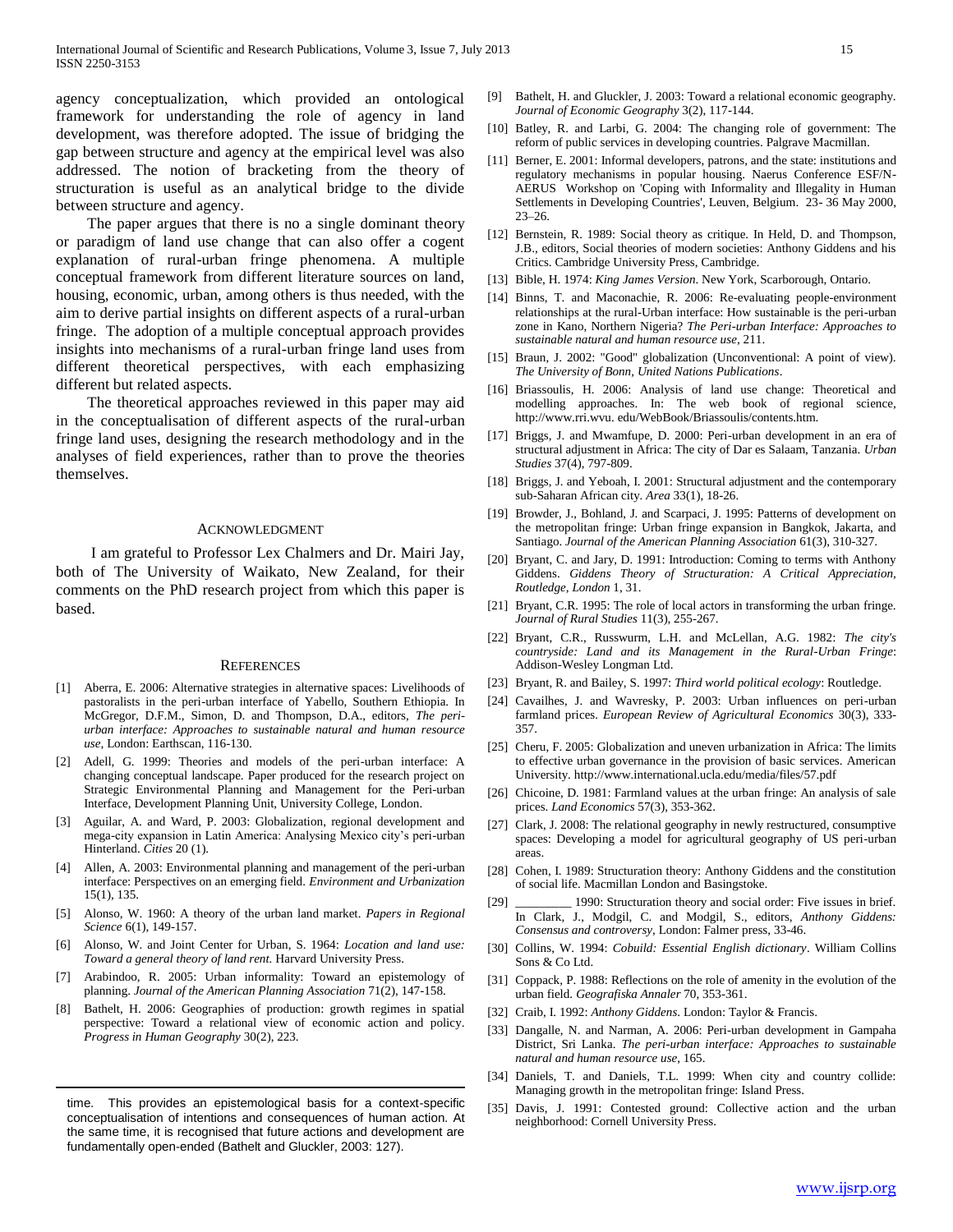- [36] Dayaratne, R. and Samarawickrama, R. 2003: Empowering communities in the peri-urban areas of Colombo. *Environment and Urbanization* 15(1), 101.
- [37] de Soto, H. 1989: The other path. The invisible revolution in the Third World, New York.
- [38] Douglas, I. 2008: Environmental change in peri-urban areas and human and ecosystem health. *Geography Compass* 2(4), 1095-1137.
- [39] Dupont, V. 2007: Conflicting stakes and governance in the peripheries of large Indian metropolises–An introduction. *Cities* 24(2), 89-94.
- [40] Emirbayer, M. and Mische, A. 1998: What is agency? *American Journal of Sociology* 103(4), 962-1023.
- [41] Evans, N. 2008: Adjustment strategies revisited: Agricultural change in the Welsh Marches. *Journal of Rural Studies*.
- [42] Flyvbjerg, B. 2001: Making social science matter: Why social inquiry fails and how it can succeed again. Cambridge University Press. Translated by Steven Sampson.
- [43] \_\_\_\_\_\_\_\_\_\_\_\_\_ 2004: Phronetic planning research: Theoretical and methodological reflections. *Planning Theory & Practice* 5(3), 283-306.
- [44] Ford, T. 1999: Understanding population growth in the peri-urban region. *International Journal of Population Geography* 5(4).
- [45] Friedmann, J. and Miller, J. 1965: The urban field. *Journal of the American Planning Association* 31(4), 312-320.
- [46] Furuseth, O. and Lapping, M. 1999: *Contested countryside:* The rural urban fringe in North America: Ashgate Publishing.
- [47] Giddens, A. 1984: The constitution of society: Outline of the theory of structuration. Cambridge: Polity Press.
- [48] \_\_\_\_\_\_\_\_\_\_ 1989: A reply to my critics. In Held, D. and Thompson, J.B., editors, *Social Theory of Modem Societies: Anthony Giddens and His Critics,* Cambridge: Cambridge University Press.
- [49] \_\_\_\_\_\_\_\_\_ 1990: Structuration theory and sociological analysis. In Clark, J., Modgil, C. and Modgil, S., editors, *Anthony Giddens: Consensus and controversy,* London: Falmer press, 297-315.
- [50] \_\_\_\_\_\_\_\_\_\_\_ 1991: Structuration theory: Past, present and future. In Bryant, C.G. and Jary, D., editors, *Giddens' theory of structuration: A critical approach,* London: Routledge, 201-221.
- [51] \_\_\_\_\_\_\_\_\_\_\_\_ 1993: New rules of sociological method: A Positive critique of interpretative sociologies. Stanford University Press.
- [52] Gottdiener, M. 1985: *The social production of urban space*. Austin, TX: University of Texas Press.
- [53] Gregory, D. 1989: Presences and absences: Time-space relations and structuration theory. In Held, D. and Thompson, J.B., editors, *Social theory of modern societies: Anthony Giddens and his critics,* Cambridge: Cambridge University Press, 183-214.
- [54] \_\_\_\_\_\_\_\_\_\_\_ 2000: Human agency. In Johnston, R.J., Gregory, D., Pratt, G. and Watts, M., editors, *The dictionary of human geography* Oxford: Blackwell
- [55] Gregson, N. 1989: On the (ir) relevance of structuration theory to empirical research. In Held, D. and Thompson, J.B., editors, *Social theories of Modern Societies: Anthony Giddens and his Critics. Cambridge University Press, Cambridge*.
- [56] Hall, P. and Pfeiffer, U. 2000: Urban future 21: A global agenda for twentyfirst century cities: Routledge.
- [57] Harrison, P. 2006: On the edge of reason: Planning and urban futures in Africa. *Urban Studies* 43(2), 319-335.
- [58] Hart, J. 1991a: Farming on the edge: Saving family farms in Marin County, California: University of California Press Berkeley (USA).
- [59] \_\_\_\_\_\_\_1991b: The perimetropolitan bow wave. *Geographical Review* 81(1), 35-51.
- [60] Healey, P. and Barrett, S. M. 1990: Structure and agency in land and property development processes: Some ideas for research. *Urban Studies* 27(1), 89-104.
- [61] Held, D. and Thompson, J. B. 1989: Editors' introduction. In Held, D. and Thompson, J.B., editors, *Social theory of modern societies: Anthony Giddens and his critics,* Cambridge: Cambridge University Press.
- [62] Home, R. and Lim, H., editors 2004: Demystifying the mystery of capital: *Land Tenure and Poverty in Africa and the Caribbean*. London: Glasshouse press.
- [63] Iaquinta, D. and Drescher, A. 2000: Defining peri-urban: Understanding rural–urban linkages and their connection to institutional contexts. *Tenth World Congress, International Rural Sociology Association, Rio, August* 1, 2000.
- [64] \_\_\_\_\_\_\_\_\_\_\_\_\_\_\_\_\_\_\_\_\_\_\_\_\_\_ 2001: More than the spatial fringe: An application of the Peri-urban typology to planning and management of natural resources. *Presentation to the Conference 'Rural-urban Encounters: Managing the Environment of the Peri-urban Interface',* Development Planning Unit, University College London, 9-10 November 2001.
- [65] Johnson, J. 1974: Geographical processes at the edge of the City. Suburban growth; geographical processes at the edge of the Western City: Geographical Processes at the Edge of the Western City, 1.
- [66] Lambin, E., Turner, B., Geist, H., Agbola, S., Angelsen, A., Bruce, J., Coomes, O., Dirzo, R., Fischer, G. and Folke, C. 2001: The causes of landuse and land-cover change: Moving beyond the myths. *Global Environmental Change* 11(4), 261-269.
- [67] Liffmann, R., Huntsinger, L. and Forero, L. 2000: To ranch or not to ranch: Home on the urban range. *Journal of Range Management* 53(4), 362-370.
- [68] Lipton, M. 1977: Why poor people stay poor: a study of urban bias in world development. London: Temple Smith.
- [69] Logan, J. and Molotch, H. 2007: *Urban fortunes: The political economy of place.* University of California Press.
- [70] Long, N. and Long, A. 1992: Battlefields of knowledge: The interlocking of theory and practice in social research and development. Routledge.
- [71] Maconachie, R. 2007: Urban growth and land degradation in developing cities: Change and challenges in Kano, Nigeria. Aldershot: Ashgate.
- [72] Maconachie, R. and Binns T. 2006: Sustainability under threat? The dynamics of environmental change and food production in peri-urban Kano, Northern Nigeria. *Land Degradation and Development* 17 (1) 159–171.
- [73] Maeda, M. 2009: Education and cultural hybridity: What cultural values should be imparted to students in Kenya? *Compare* 39(3), 335-348.
- [74] Massey, D. and Catalano, A. 1978: Capital and land: Landownership by capital in Great Britain: E. Arnold.
- [75] Masuda, J. and Garvin, T. 2008: Whose heartland? The politics of place in a rural–urban interface. *Journal of Rural Studies* 24(1), 112-123.
- [76] Mattingly, M. 1999: Institutional structures and processes for environmental planning and management of the peri-urban interface. *Document produced for the research project Strategic Environmental Planning and Management for the Peri-urban Interface, Development Planning Unit, University College London*.
- [77] Mbiba, B. and Huchzermeyer, M. 2002: Contentious development: Periurban studies in sub-Saharan Africa. *Progress in Development Studies* 2(2), 113-131.
- [78] McEwan, C. 2002: What is postcolonialism? In Desai, V. and Potter, R.B., editors, *The companion to development studies,* London: Arnold, 127-131.
- [79] McGee, T. 1991: Presidential address: Eurocentrism in geography-the case of Asian urbanization. *The Canadian Geographer* 35(4), 332-344.
- [80] Memon, P. 1982: The growth of low-income settlements: Planning responses in the peri urban zone of Nairobi. *Third World Planning Review* 4(2), 145-158.
- [81] Memon, P. and Lee-Smith, D. 1993: Urban agriculture in Kenya. *Canadian Journal of African Studies* 27(1), 25-42.
- [82] Moos, A. and Dear, M. 1986: Structuration theory in urban analysis: 1. theoretical exegesis. *Environment and Planning A* 18(2), 231–252.
- [83] Nabudere, D. 1997: Beyond modernization and development, or why the poor reject development. *Geografiska Annaler. Series B. Human Geography*, 203-215.
- [84] Nelson, A. 1992: Characterizing exurbia. *Journal of Planning Literature* 6(4), 350-368.
- [85] Pacione, M. 2009: *Urban geography: A global perspective*. New York: Routledge.
- [86] Pennock, R. 2004: Urban sprawl and the local state. Unpublished PhD Dissertation, Department of Geography, Florida State University.
- [87] Peterson, P. 1991: The Urban underclass and the poverty paradox. *The urban underclass*, 3–27.
- [88] Pieterse, E. 2008: *City futures: Confronting the crisis of urban development*. Cape Town, South Africa Zed Books; UCT Press.